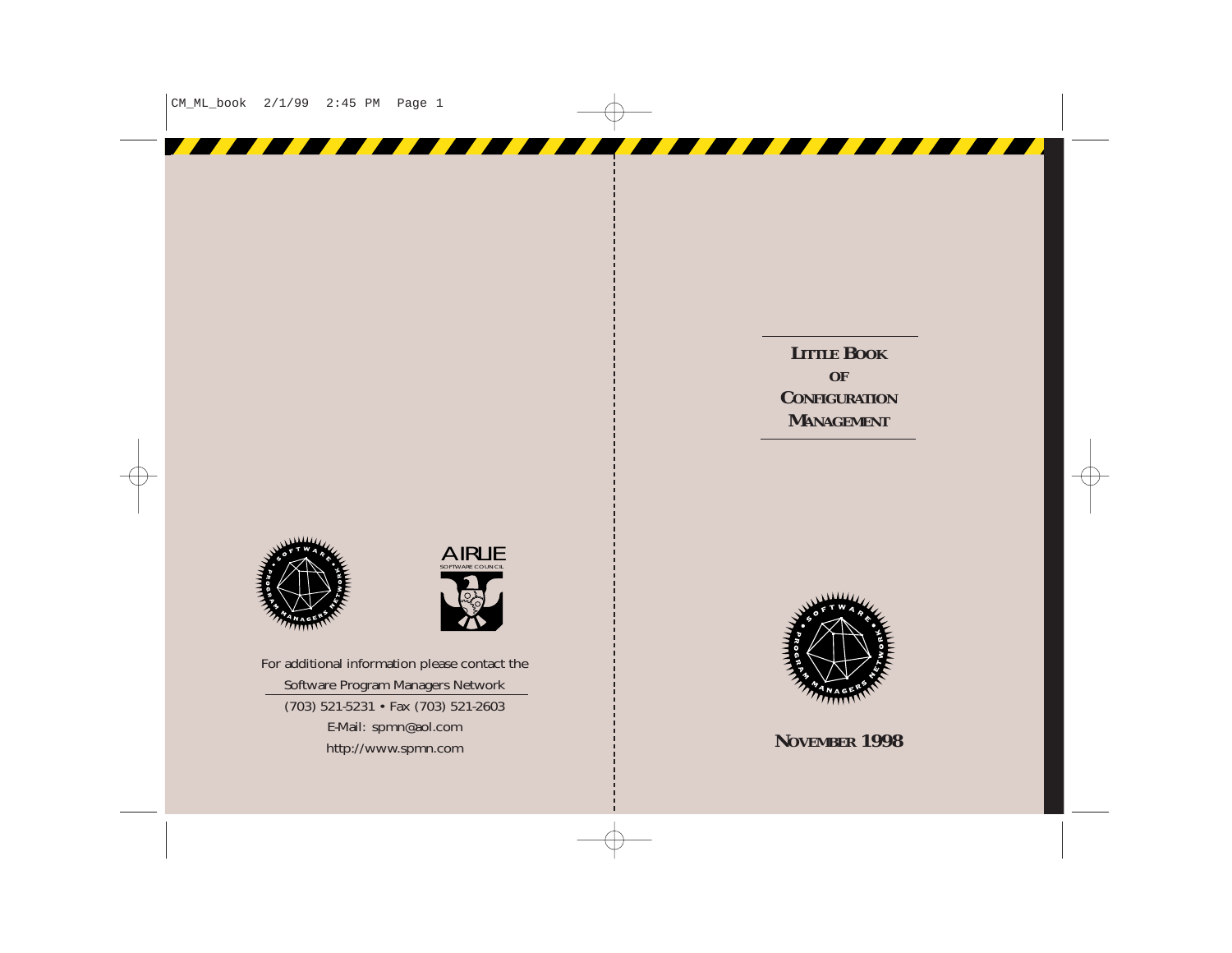### THE AIRLIE SOFTWARE COUNCIL

This publication was prepared for the

Software Program Managers Network 4600 North Fairfax Drive, Suite 302 Arlington, VA 22203

The ideas and findings in this publication should not be construed as an official DoD position. It is published in the interest of scientific and technical information exchange.

New Kim

Norm BrownDirector, Software Program Managers Network

Copyright © 1998 by Computers & Concepts Associates

This work was created by Computers & Concepts Associates, a division of Integrated Computer Engineering, Inc., in the performance of Federal Systems Integration and Management Center (FEDSIM) Contract Number GSOOT98AJD0047 for the operation of the Software Program Managers Network (SPMN).

 This guidebook is one in a series of guidebooks published by the Software Program Managers Network (SPMN). Our purpose is to identify best management and technical practices for software development and maintenance from the commercial software sector and toconvey these practices to busy program managers and practitioners. Our goal is to improve the bottom-line drivers of software development and maintenance—cost, productivity, schedule, quality, predictability, and user satisfaction.

The Airlie Software Council was convened by a Department of the Navy contractor in 1994 as a focus group of software industry gurus supporting the SPMN and its challenge of improving software across the many large-scale, software-intensive systems within the Army, Navy, Marine Corps, and Air Force. Council members have identified principal best practices that are essential to managing large-scale software development and maintenance projects. The Council, which meets quarterly in Airlie,Virginia, is comprised of some 20 of the nation's leading software experts. These little guidebooks are written, reviewed, generally approved and, if needed, updated by Council members through the intermediary of the contractor. Your suggestions regarding this guidebook, or others that you think should exist, would be much appreciated.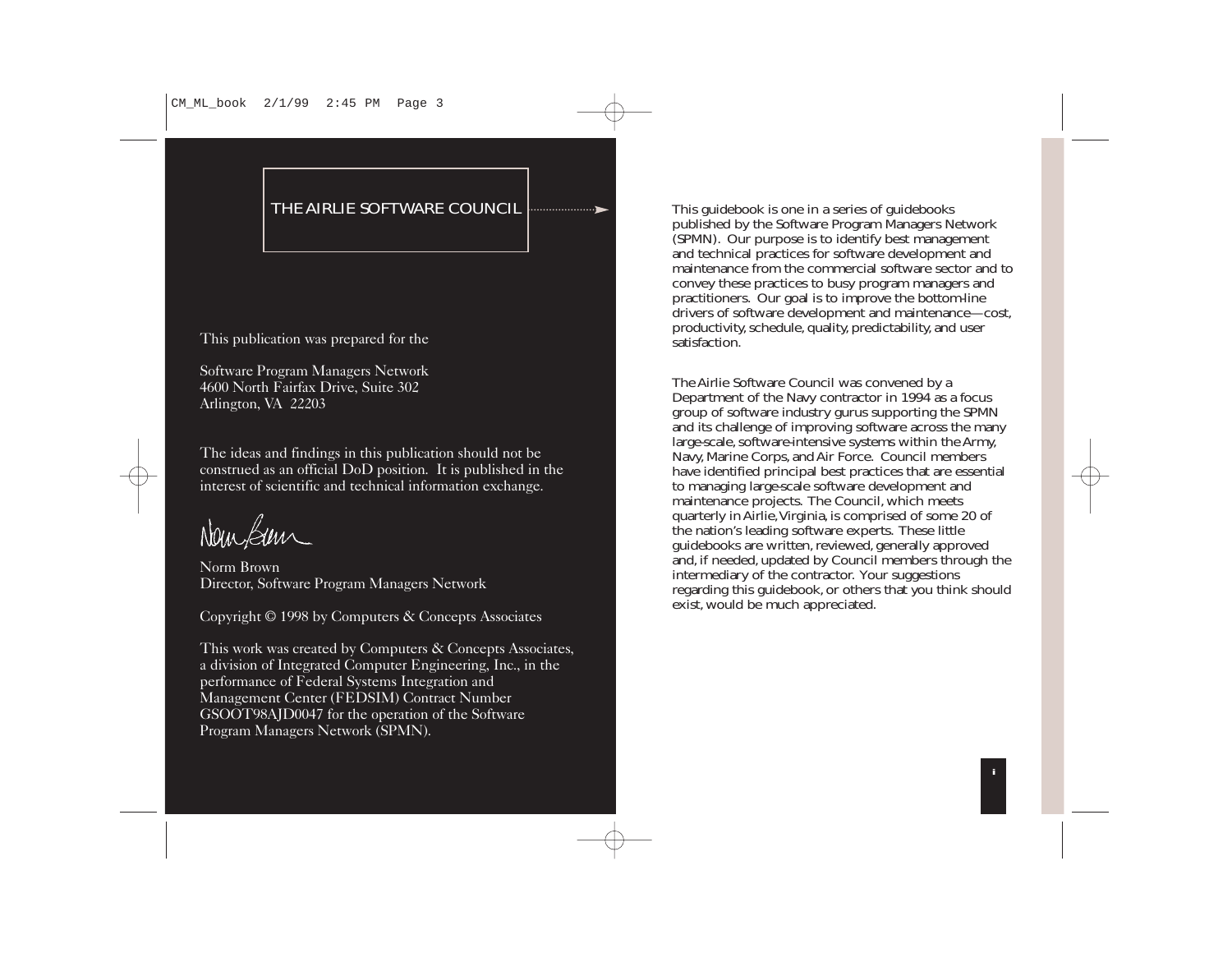### THE PURPOSE OF THIS LITTLE BOOK

. . . . . . . . . . . . . . . . . . 1

A project's success is highly dependent on effective Configuration Management (CM). CM becomes essential as the size of the software increases. CM is necessary to enable a large team to work together in a stable environment, yet still have the flexibility that's needed to do creative work. All too often, CM is viewed only as a costly and time-consuming effort to be either ignored or thrown together at the last minute. However, not doing CM guarantees a project will be plagued by chaos, errors, permanent damage, low productivity, and unmanageable software evolution.

CM can be defined as stabilizing the evolution of software products at key points and then controlling change. The project that implements good CM can reap enormous benefits. CM can actually enhance productivity by substantially reducing the largest consumer of labor rework. CM enables visibility into the status of fixing problems and implementing changes. That's all essential information for better forecasting those ever slippery release dates.

There are numerous industry and military standards (i.e., MIL-STD-973 or MIL-STD-2549) that can be referenced as guides for establishing an effective and efficient CM process. These standards should be examined and tailored to the project's specific requirements. Instituting CM best practices is essential to the successful development and maintenance of a software product. The principles and guidelines described in this guidebook will assist you in developing a solid Configuration Management program.

Norm BrownExecutive Director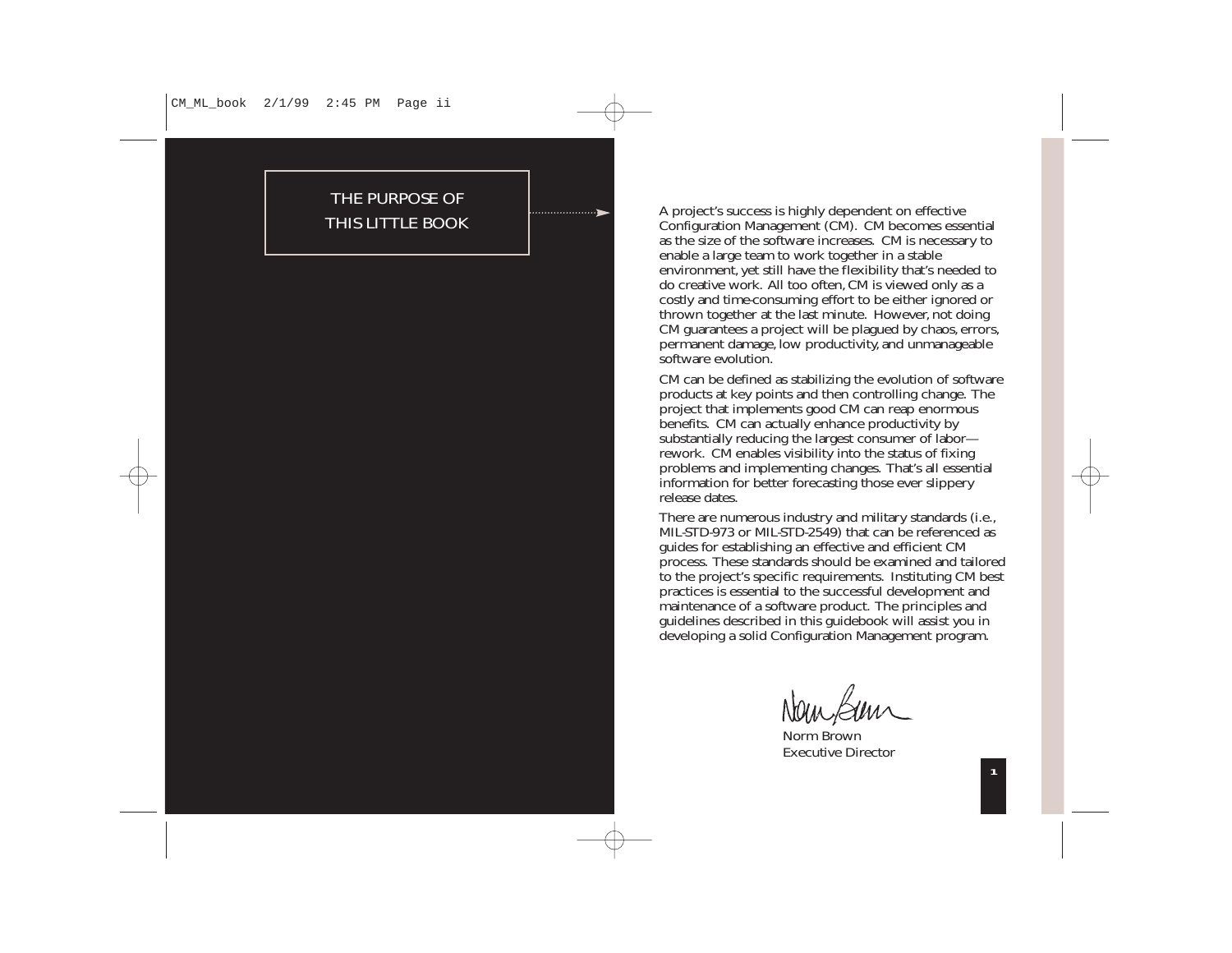. . . . . . . . . . .

### INTRODUCTION

Configuration Management is the means by which the content, change, or status of shared information within a project is managed and controlled. A project's success is highly dependent on good CM, and the way CM is performed can make or break a project. By following the straightforward guidelines and disciplines in this book, establishing good CM processes and procedures early in your project, and getting buy-in from all affected parties, you will put your project firmly on the road to success.

Michael W. EvansPresident, Integrated Computer Engineering, Inc.

Jaamme Bhmann-Hoffes

Jeannine Gathmann-HobbsManager, Configuration Management Lockheed Martin Corporation

The fundamental purpose of Configuration Management (CM) is to establish and maintain the integrity and control of software products throughout a project's life cycle. This includes products such as performance requirements, functional and physical attributes, and design and operation information. CM is a discipline applying both technical and administrative direction for the control of change and integrity of the product data and documentation. CM involves identifying the configuration of the software (i.e., software work products) at given points in time, systematically controlling changes to the configuration, and maintaining the integrity and traceability of the configuration throughout the project's life cycle.

The Software Configuration Management process is comprised of the following integrated activities:

- Configuration identification of artifacts/work products used or developed by a project
- Configuration change control of information, including the impact of changes to organizations, management practices, schedules, budgets, technical or assurance activities, testing or retest requirements, or project status
- Status accounting of artifacts/work products used in the development, release, and maintenance of a project
- Configuration reviews and audits that assess the status and acceptability of products controlled or released by CM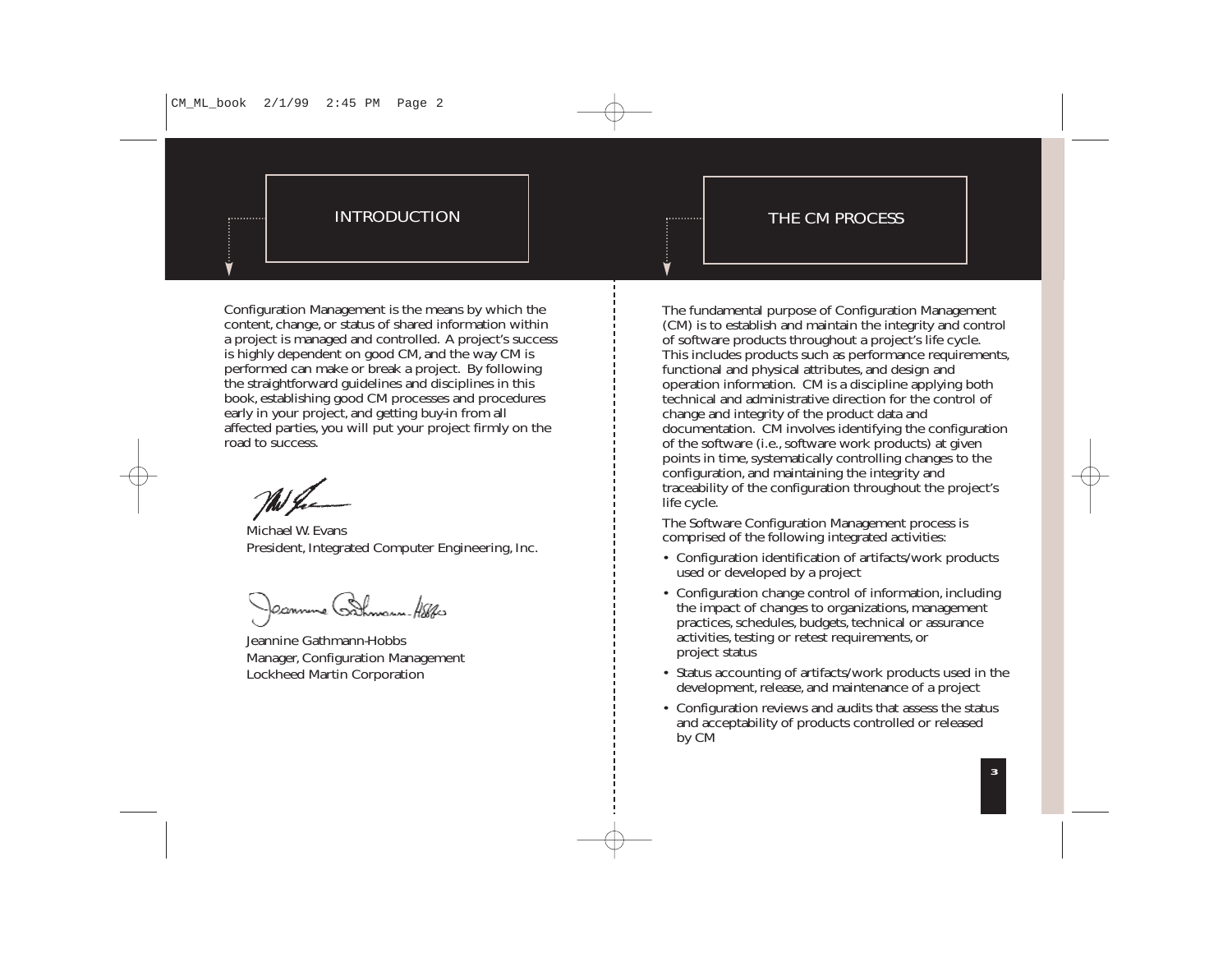# THE CM PROCESS (cont.)

. . . . . . . . . .

### CM BASICS

- Project delivery and release management procedures, and the capability to monitor the status of project information
- Establishment of a Software Development Library (SDL) and maintaining the integrity of the work products placed under CM control to ensure repeatability of the products and baselines



Figure 1. Major Elements of Configuration Management

Configuration Management is the basic project control mechanism that establishes and maintains the integrity of software products through the project's life cycle. CM provides:

∶<br>∀

- *• Configuration Identification*—The ability to identify what information has been approved for concurrent use in the project, who owns the information, how the information was approved for CM control, and the latest approved release.
- *• Configuration Control*—The configuration control process and procedures designating the level of control through which each work product must pass (for example, author control, project-level control, acquirer control); identifying the persons or groups with authority to authorize changes and to make changes at each level (for example, the programmer/analyst, the software lead, the project manager, the acquirer); and the steps to be followed to obtain required authorization for changes, to process change requests, to track changes, to distribute changes, and to maintain past versions. Change control provides the mechanism to build software systems for tests that have a known configuration and can be exactly reproduced.
- *• Status Accounting*—Formalized recording and reporting of the established configuration documents, the status of proposed changes, and the status of the implementation of approved changes. Status record information provides an accessible and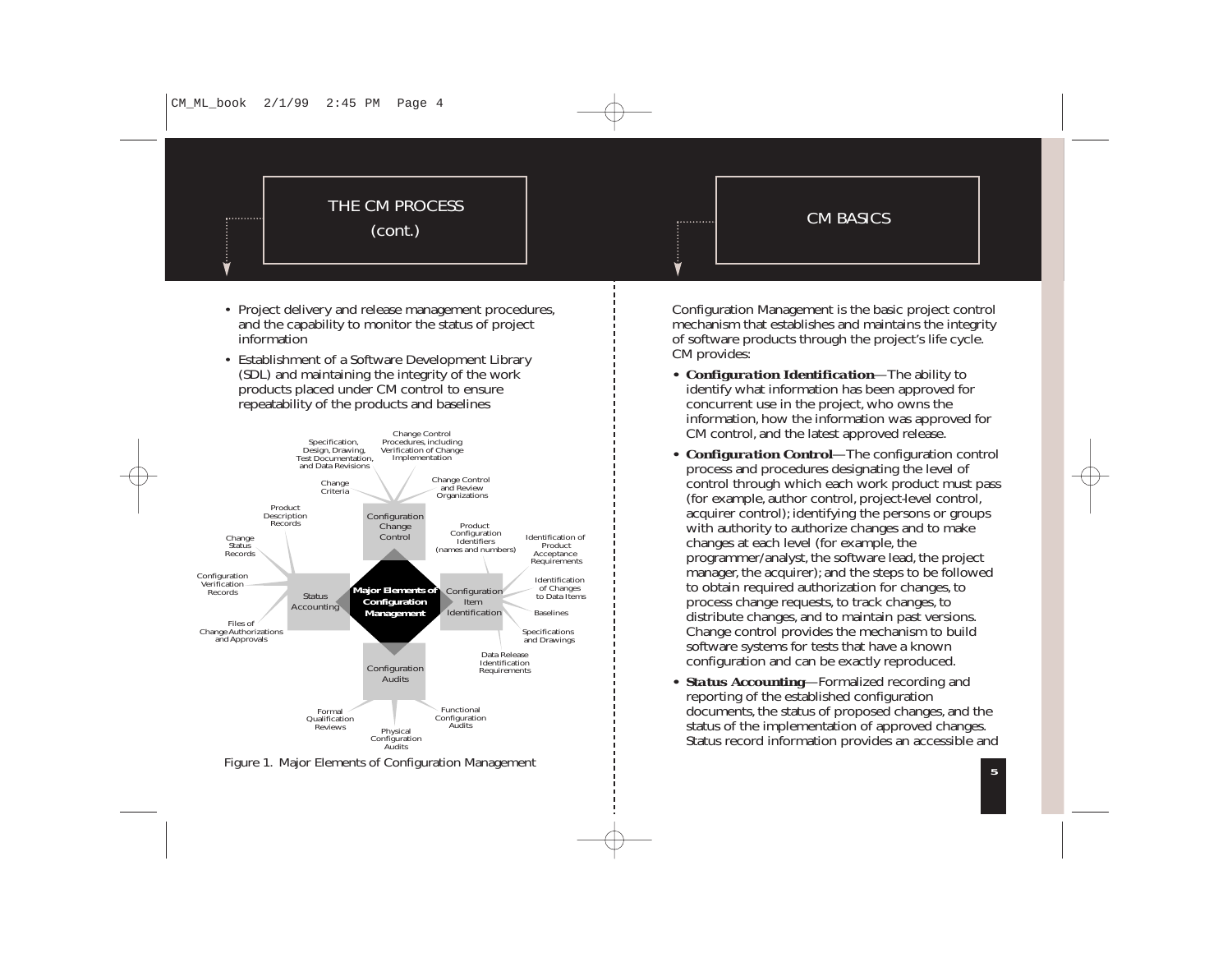### CM BASICS(cont.)

### WHY CMIS ESSENTIAL

current record of the status of each controlled piece of information that is planned to be used, the content of each release from CM, and who has checked out or is working on a piece of information that the test organization plans on accessing through CM.

*• Reviews and Audits*—Frequent evaluation of the content, baseline integrity, and release integrity of all controlled products to ensure they conform to their configuration documents.

Information to be controlled includes software and itsassociated documentation; interface requirements and documentation; engineering artifacts resulting from the methods and tools used by the project; trade studies and user requirements, needs, and expectations; management plans; information and reports; project tools and users' manuals; project records and history; test plans, procedures, cases, scenarios, and data; and test tools (anything concurrently used across project organizations or approved for sharing).

CM is essential to program and software project success for the following reasons:

 $\ddot{\dot{}}$ 

- 1. CM is the means by which shared information (whether it is produced, used by, or released from a software development or support activity) is controlled and maintained.
- 2. CM methods provide a means to identify, track, and control system development from the inception of the concept for the system until it is replaced or retired.
- 3. Management of baselines and engineering products through CM provides a sustained control of the information as the engineering functions work their way through the process.
- 4. CM provides visibility into project control change indicators, including CM churn per month, requirements change per month, and number of defects that are open and closed.

Application of CM to a project environment provides the discipline needed to ensure that the system operational concept is consistent with the capability that results.

CM also provides constant control over changes to managed information. An engineer made the comment:

*"Why is this necessary? After all, as an engineer, aren't I most qualified to know how to fix a problem? I've got schedules and technical obligations to meet. I do not have the time to deal with this bureaucratic delay. I've got important*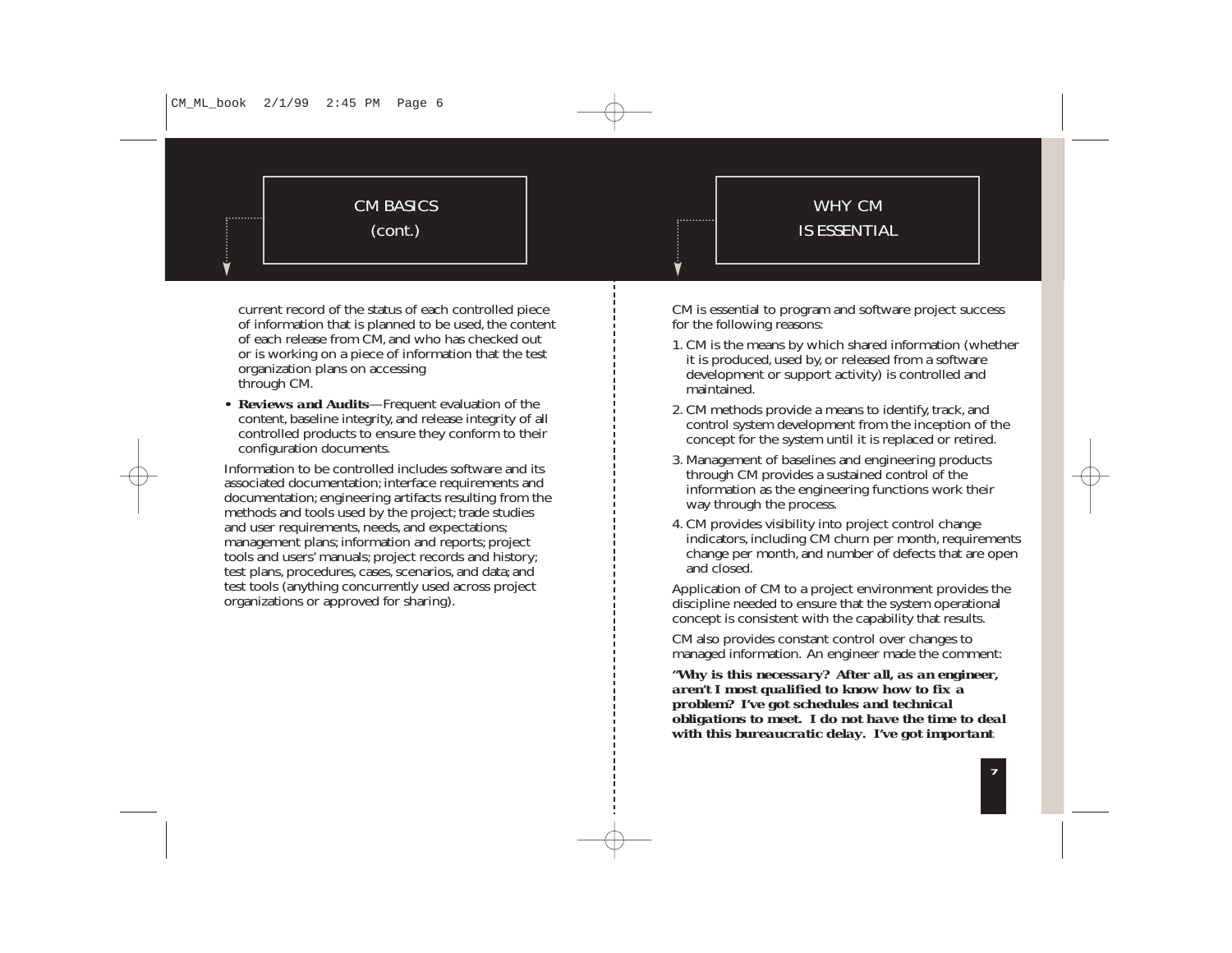## WHY CM IS<br>ESSENTIAL (cont.) The set of the set of the set of the primary CM ACTIVITIES

#### *work to do. The change is just five lines of code that I can patch. If I just change this interface slightly, the program will run twice as fast."*

 $\stackrel{\vdots}{\mathbf{v}}$ 

This represents the frustration of dedicated engineers forced to slow down because of a requirement to have proposed changes approved before they may be implemented. However, this discipline is essential if the integrity of the project environment is to be retained. The individual engineer cannot know the impact on testing, documentation, or agreed-to user and support interfaces that may be experienced if that change is applied to an operational configuration. The software engineer cannot anticipate the system impacts of just slightly changing an interface or the operational implications of a system failure caused by a patch that is incomplete or which has not followed established quality assurance procedures. Although appearing to be a burden, change control is the key discipline that ties the project together as information is modified to reflect project realities. This can be summarized as:

#### **The Fundamental Law of Configuration Management**

Configuration Management is the foundation of a software project. Without it, no matter how talented the staff, how large the budget, how robust the development and test processes, or how technically superior the development tools, project discipline will collapse and success will be left to chance. Do Configuration Management right, or forget about improving your development process.

CM applies technical and administrative direction and surveillance to:

- Identify and document the functional and physical characteristics of a system, software, hardware, or operational component so that these relationships may be managed, maintained, controlled, and assured
- Control changes to those characteristics
- Record and report the status of proposed changes, and the status of the implementation of approved changes
- Disseminate baseline information to the project personnel, and establish and maintain a status accounting and reporting system that records the baseline, authorized changes to the baseline, and verification of changes incorporated into the documentation and/or product
- Review and audit the CM process to assure the process and the adequacy of control
- Establish a specific hierarchy of information for both nondeliverables and deliverables
- Establish CM metrics, and trend and alert indicators to support quality evolution of the software product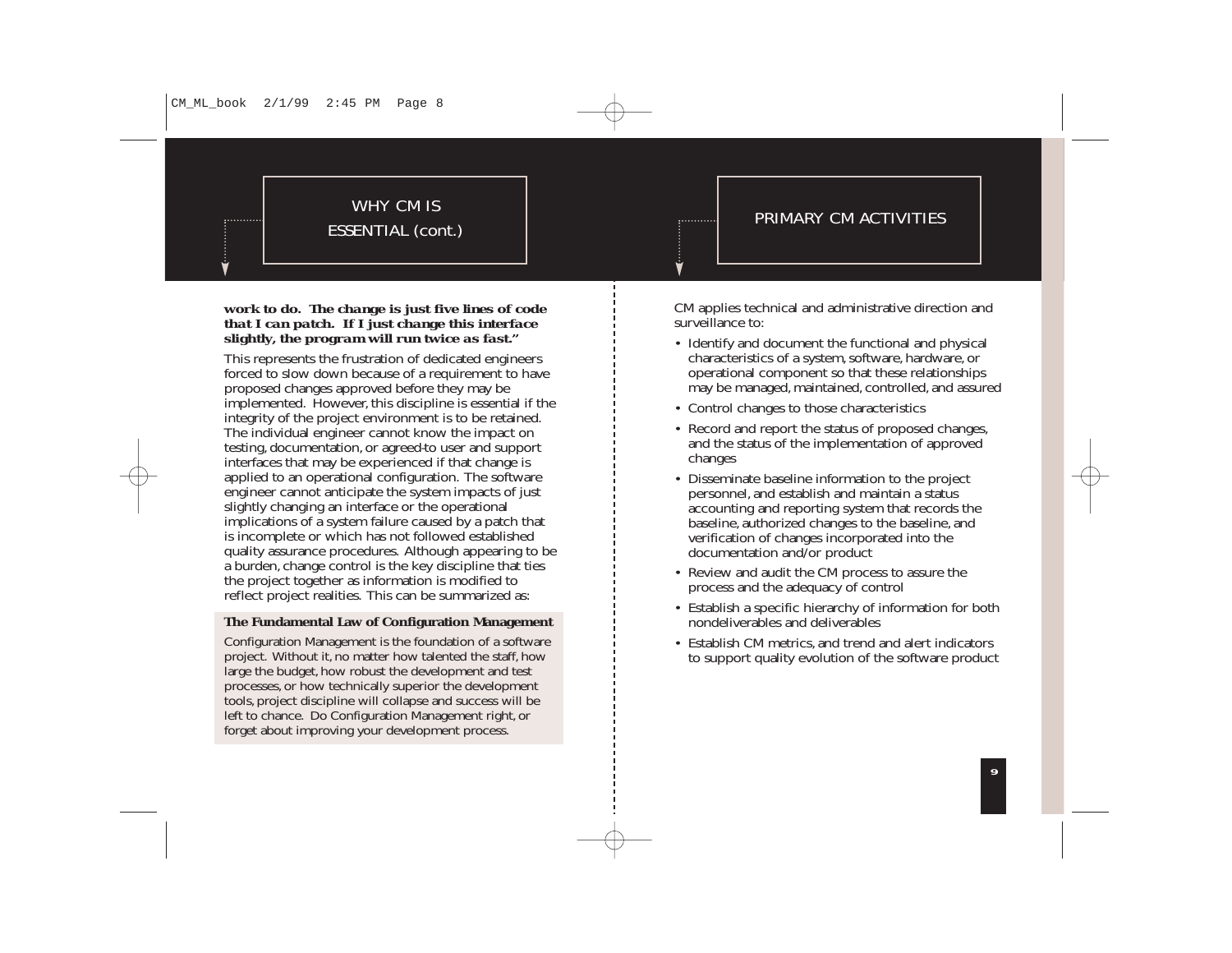### SETTING UP CM

Setting up CM requires an orderly planned sequence of activities and tasks. The following are key elements to establishing a successful CM program:

- 1. Plan and document the software CMrequirements, activities, and responsibilities.
- 2. Establish a generic software development process and identify points at which quality gates will assess product integrity. Provide uniform format and content of engineering information, documentation, and review requirements.
- 3. Survey and select tools that can, without major modification, support the needs of the software process.
- 4. Establish the configuration identification scheme to be used for all software work products placed under configuration control. Configuration identification activities include the determinationof the product structure, selection of Configuration Items (CIs), documenting the CIs, and allocating identification characters or numbers to the CIs and their documents.
- 5. Document and implement a method for collecting, recording, processing, and maintaining data necessary to provide configuration status accounting information. The process or procedure should include:
	- • Identification of current approved configuration documentation and

configuration identifiers associated with each artifact/work product

- • Status of proposed engineering changes from initiation to implementation
- • Traceability of changes for baselined documentation for each CI
- • Effectivity and installation status of configuration changes to all CIs at all locations
- Defect identification and reporting from the CM problem reporting/corrective action system
- • Methods of access to information inconfiguration status accounting systems and frequency of reporting and distribution, including real-time, on-line access by all team members
- 6. Provide a framework for assessing the integrity of the development process and sharing information, and establish a means to integrate, qualify, and accept diverse components of a system.
- 7. Provide discrete points at which the schedule, budget, and quality of development may be evaluated. These are key items integral to the Project Control Panel.
- 8. Establish and implement configuration control procedures, designating: the level of control each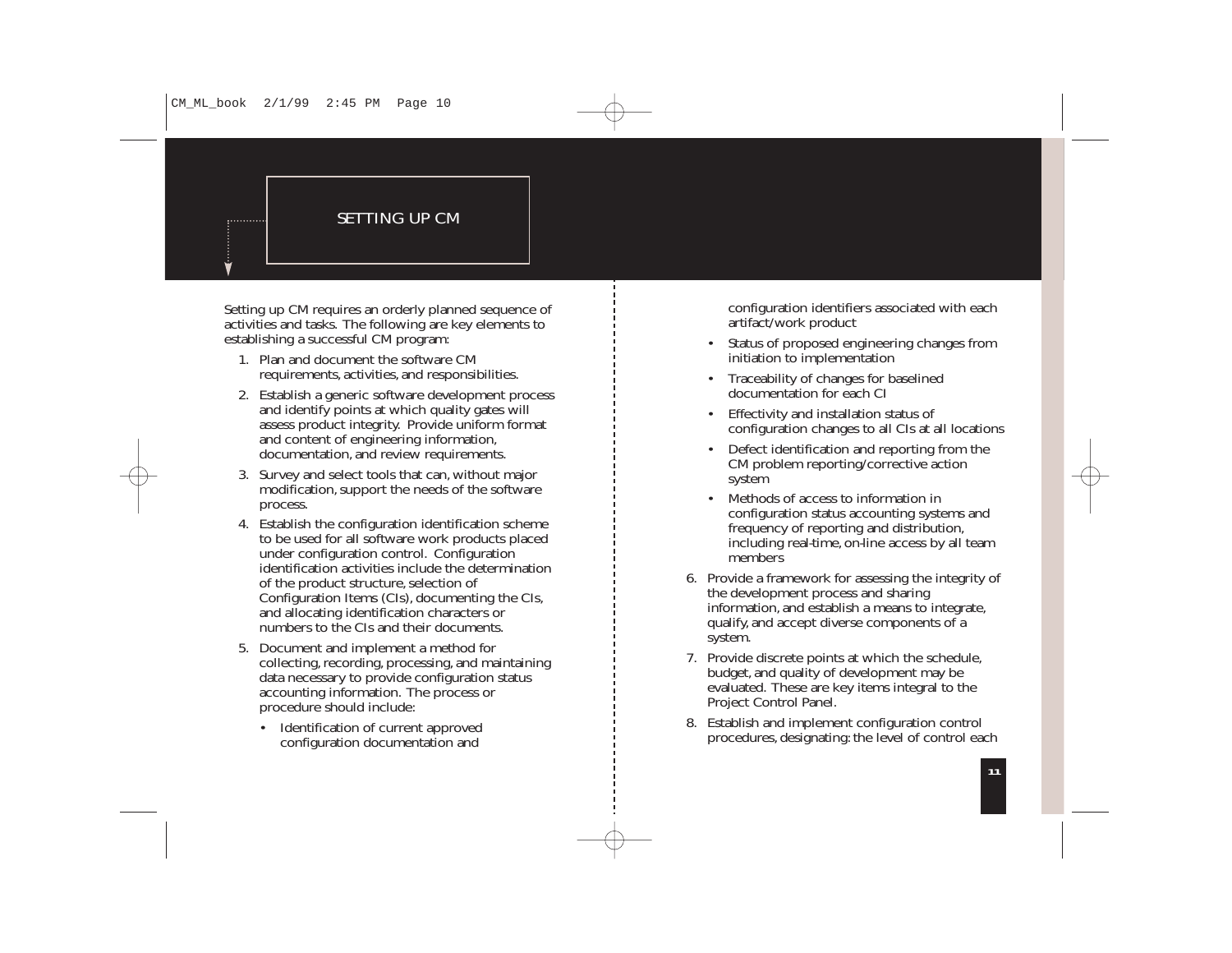### SETTING UP CM

(cont.)

work product must pass through; those with authority to authorize or make changes at each level; and the steps to be followed to obtain authorization for changes, to process change requests, to track changes, to distribute changes, and to maintain past versions. Change control activities should be documented and be used to:

- Establish a Software Development Library (SDL) and change control process to establish baselines and to maintain the integrity and traceability of the configuration.
- • Manage program baselines and ensure proper authorization of changes to those items selected for both internal and formal releasefrom the SDL.
- • Release and submit configuration documentation in relation to program events (i.e., technical reviews and design reviews).
- Establish internal development configuration and contractual baselines.
- • Establish implementation and timing of internal and customer configuration control.
- • Define the roles and responsibilities of the configuration control boards.
- • Establish a problem reporting/change control process that is closed-looped to ensure that all detected problems are reported and entered into the system, action is initiated on them,

resolution is achieved, status is tracked, and records of the problems are maintained for the life of the project.

- • Establish a Change Control Board/Engineering Review Board with the authority for managing the project's software baselines. Products from the SDL are created, and their release is controlled through the CCB/ERB according to a documented procedure.
- • Document the procedure/process, including roles and responsibilities, to be followed to request authorization for changes, process change requests, track changes, distribute changes, and maintain past versions. Changes that affect an entity already under configuration control will be proposed to the affected organizations (i.e., customer/subcontractor) in accordance with contractually established forms and procedures, as applicable.
- 9. Establish and document the configuration identification scheme to be used for all artifacts/work products placed under configuration control. The identification scheme should include the following types of items to identify artifacts/work products:
	- Both developmental and formal configuration baselines, including documents, SDLs, and corrective action process. The identification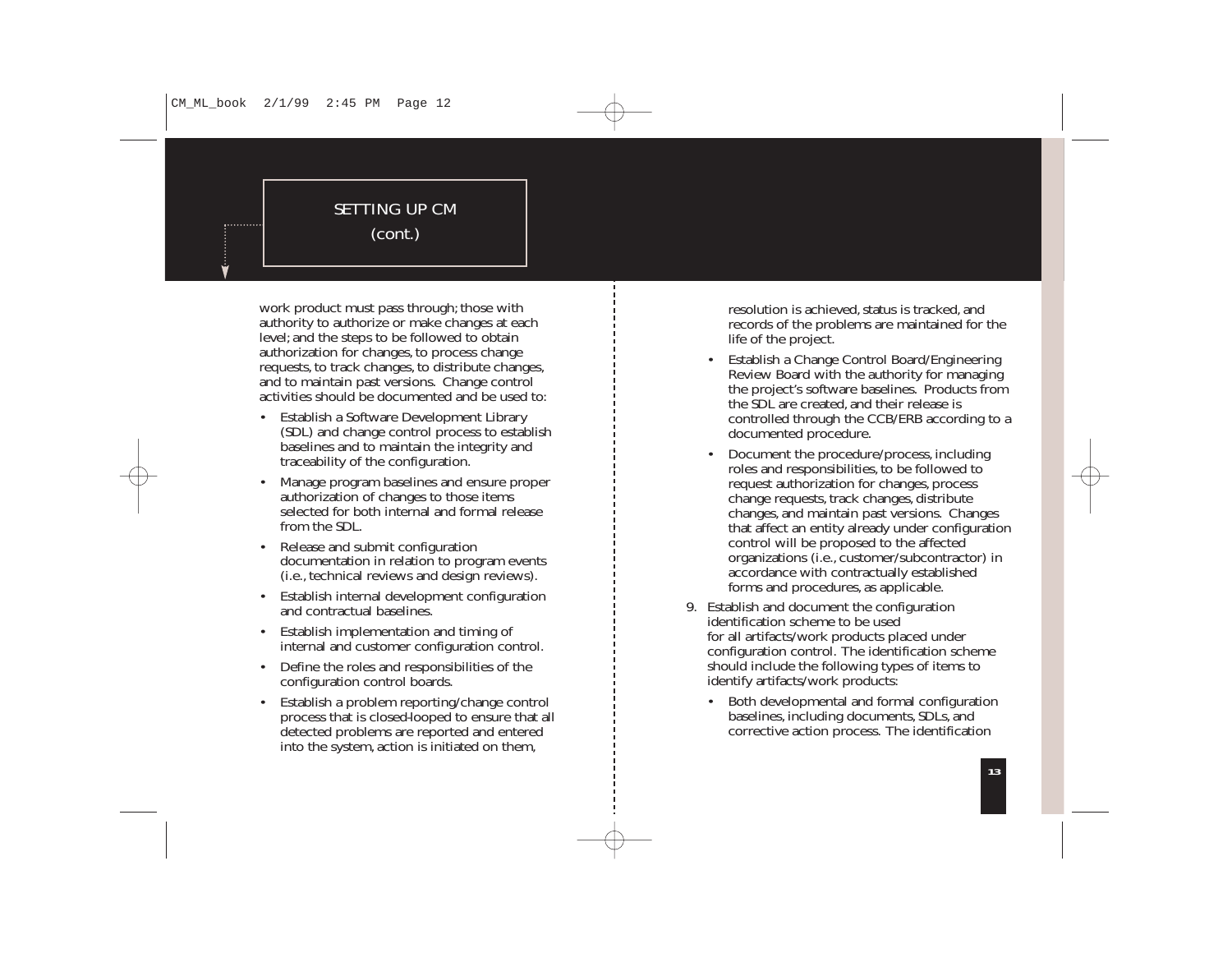### SETTING UP CM

(cont.)

scheme will be at the level at which entitiessuch as computer files, electronic media, documents, software units, Configuration Items (CIs) will actually be controlled.

- • Configuration identification activities, including determining the product structure, selecting CIs, documenting the CIs, and allocating identification characters or numbers to the CIsand their documents. The selection of workproducts placed under CM includes the software products that are delivered to the customer (for example, the code/build scripts, software requirements, software design, and software test procedures and documents) and the items that are identified with or required to create these software products (for example, the compiler, vendor-supplied/governmentfurnished information, and so on).
- • Configuration identifiers, including document numbers and software identifiers for both software and firmware. The identificationscheme should include the version/revision/release status of each entity.
- 10. Through configuration auditing, establish and document the plans and procedures for periodically auditing and evaluating the software products. In addition to specific audit requirements, a configuration evaluation/audit should be conducted to determine:
	- • If the quality of the product meets both functional and physical requirements
	- If the work products are stored in a controlled library corresponding to the CM records
	- • If the work products and baseline CIs are complete and available with respect to the status of the work products and approved modifications from which they are built
- 11. Establish and implement procedures for the packaging, storage, handling, backup, restore/recovery, and delivery of deliverable software products.
- 12. Establish sound subcontractor monitoring and auditing. Identification and re-creatability of artifacts or work products are required prior to acceptance from subcontractors.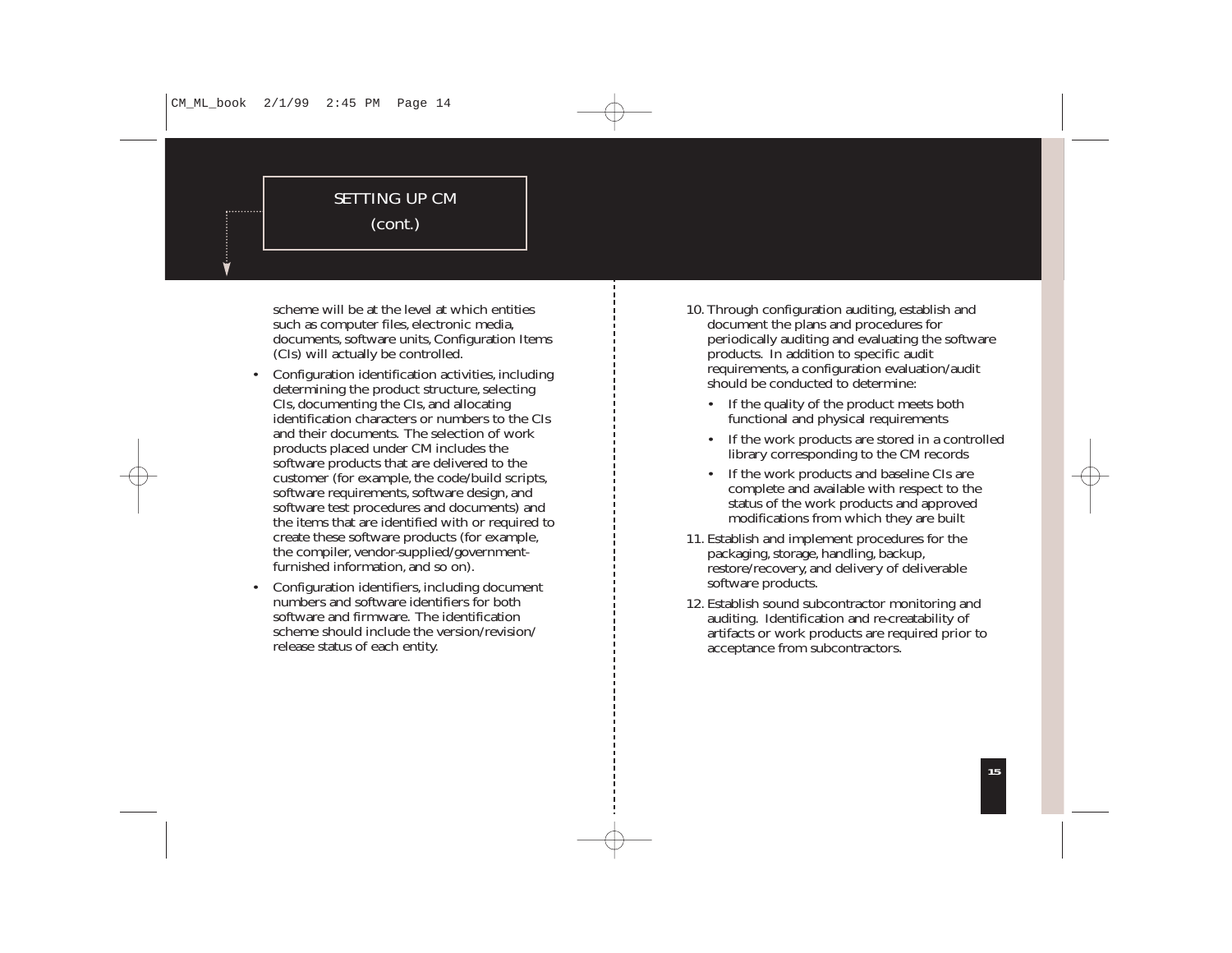

**Best Practice #1: Make Configuration Management Everyone's Job**

. . . . . . . . . .

#### *From the inception of the project, create an environment where adherence to the establishedCM process is the only acceptable way of doing business.*

Software engineering applications must be developed and maintained in an environment that enablescommunication and ensures a smooth, controlled flow of information and insight to development changes that affect the product. Many different organizations, often distributed across rooms, buildings, sites, or even continents, must work together to satisfy a requirement within a predetermined cost and schedule. Experimentation, rework due to poor control of information, and uncontrolled change cannot be allowed if the project is to succeed.

Symptoms of inadequate CM are not always obvious; they are often difficult to address and easy to misdiagnose. Problems such as nontraceability, inability to re-create a software product, interfaces and operational requirements that are poorly satisfied, or components that will not integrate because of interface inconsistencies are often blamed on technical ratherthan information management problems.

In many instances, catastrophic engineering problems occur because of inadequate information management and control—the problem solved by CM. The CM disciplines are prime risk reducers in a project environment. CM is vital to the success of any software effort.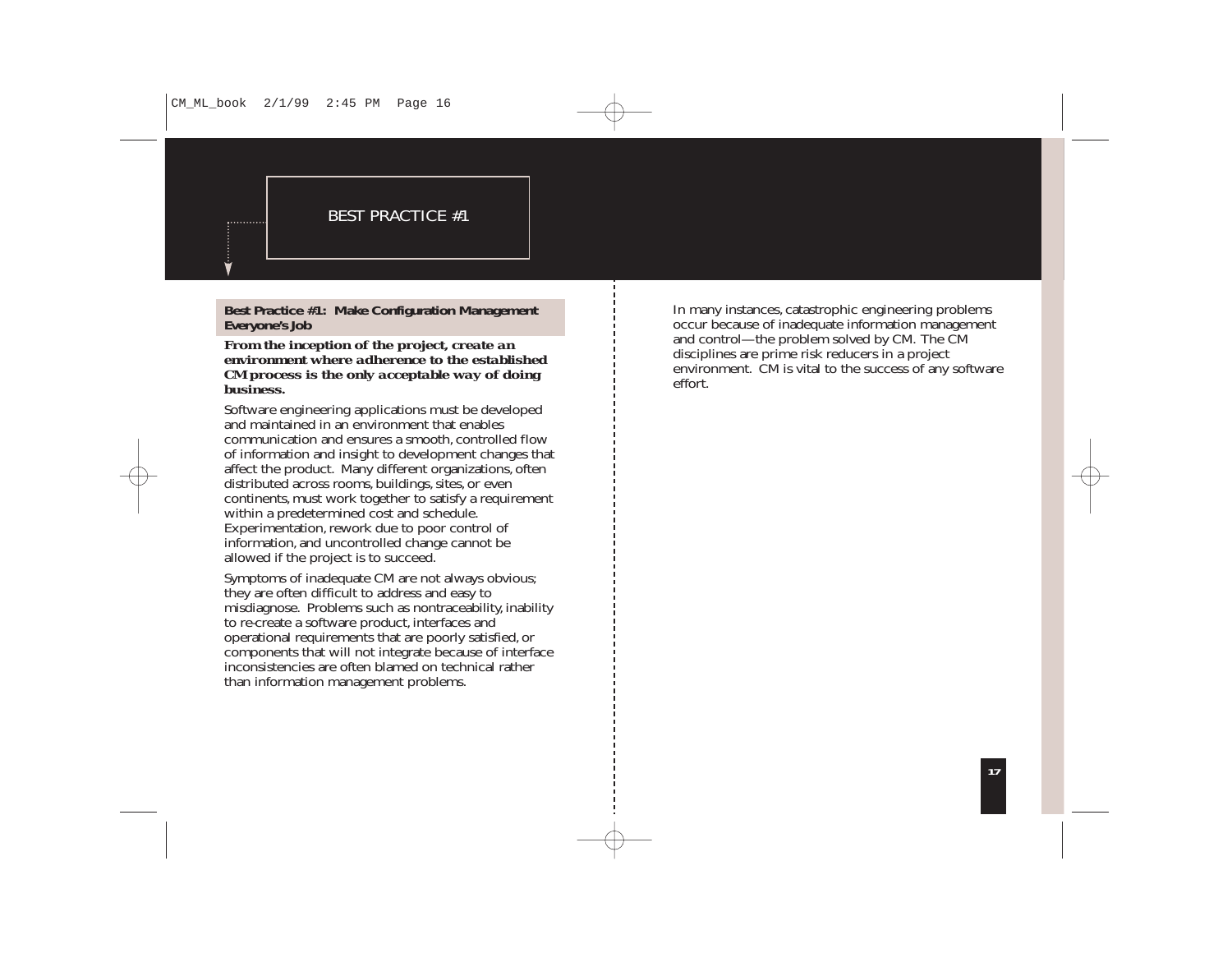**Best Practice #2: Create an Environment andEngineering Process That Enables Configuration Management**

*Make every aspect of your development process help your people adhere to the CM discipline. Define the engineering/CM process first, and refine the process as necessary throughout the project's life cycle. Find those areas that cause developers and testers difficulty in maintaining CM, and make changes.*

In examining the software development environment, the task is not simply to find ways to make it easier for software engineers to design and write code or testers to run tests. It is to apply the right controls at each phase of the development, so that baseline control is maintained and change control is airtight.

The CM planning structure should define an integrated CM environment. The software CM planning activities are hierarchical; requirements branch downward from a set of system development and control requirements. From these requirements, a software engineering structure is defined that satisfies the program goals and objectives and is consistent with system program constraints, limitations, and essential program relationships.

At the lowest level of the software engineering planning process, the requirements for software CM and specific procedures for managing and controlling the process are documented. The CM planning and process should be defined during the first stages of a proposal effort. This relationship is critical to the success of the software project and the quality of the products that are produced. If software is produced in a program environment that is unclear, inconsistent, or ineffective, the quality of the software will be questionable despite the rigor of the software development and the effectiveness of the software engineering process.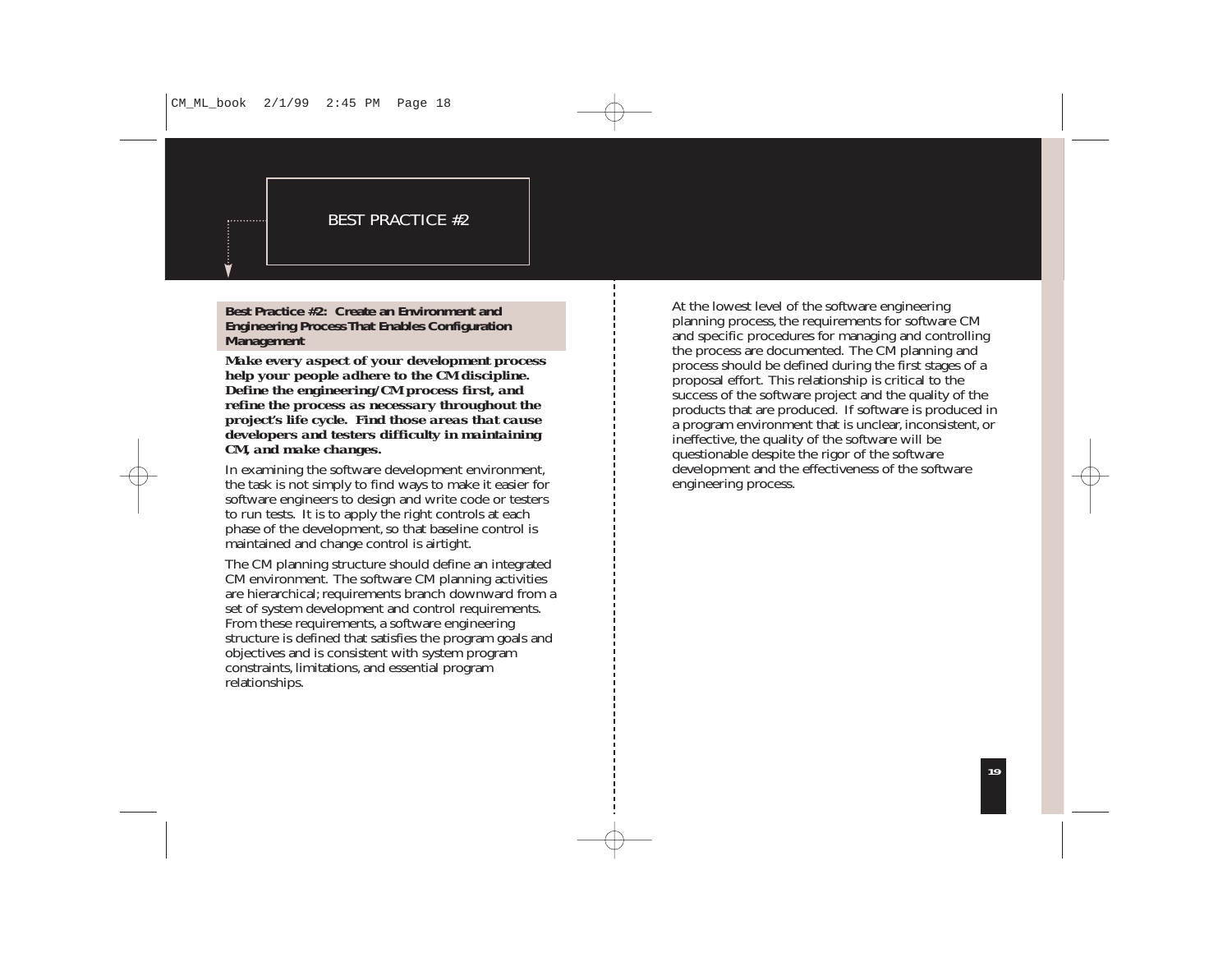### BEST PRACTICE #3

**Best Practice #3: Define and Document theCM/Engineering Process, Then Select the Tool Set (Automation) to Support the Process.**

#### *CM and engineering must define the process, then the tools must be selected to support it.*

The tool set, including the automated and manual components, must produce the products needed for baseline and change control, and auditing, without off-line work. The engineering CM and organizations must use the output of the CM tool set and must not require re-entering or manipulating data to perform required management activities. If the tool set cannot support this, the project will quickly become buried in data.

**Best Practice #4: The CM Staffing Should Consist of Individuals with Technical Expertise to Support the Development and Maintenance of the Product.**

 $\dot{\dot{\mathbf{v}}}$ 

*When staffing the CM area, be sure the individuals have the technical expertise to develop and implement sound processes and procedures.* 

CM should be staffed with technically skilled individuals who can develop methodologies for control, re-creation and release of models, product build/compile structures, subcontractor monitoring and managing, and authoring of CM-related documentation (including, CM Plan, Software Product Specifications, Software Version Description (SVD) information, and so on.)

Be cautious when evaluating the staffing required to administer the CM system. While a mature system doesn't require a large staff, the project should not cut CM staff simply because things appear to be going well. The CM process must be institutionalized, not just written down. The tool set must be complete, in use, and no longer in need of constant maintenance. Several milestones—major deliveries to system integration, large test events, or audits—all become successful when supported by a fully utilized and reliable CM process.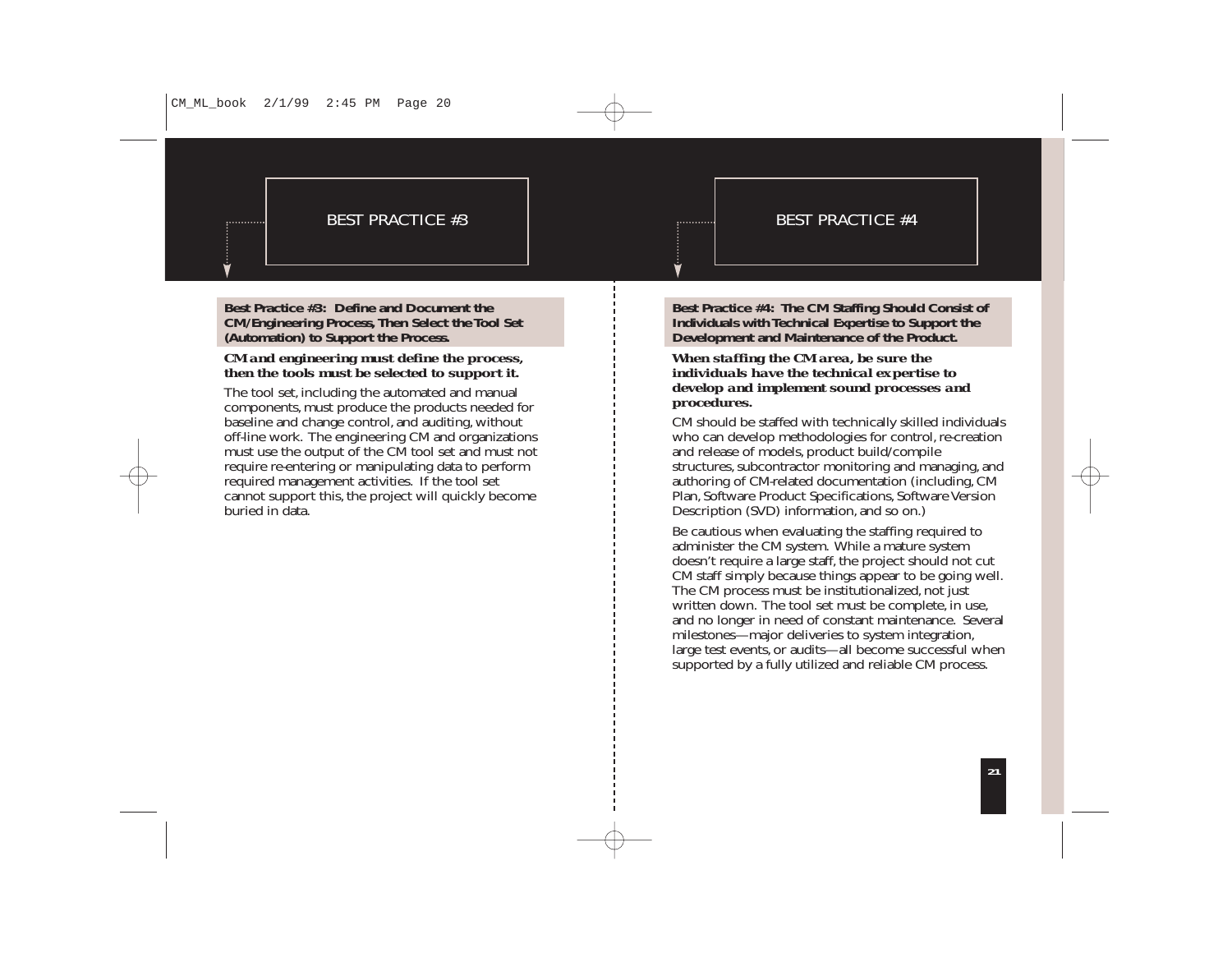### BEST PRACTICE #5

**Best Practice #5: The CM Plan and Procedures Needto Be Developed and Documented in the Same Way a Software Development Plan Is Created at the Initial Stages of a Project.**

*CM planning begins during the initial stages of a project. Staffing, budget, schedule, process, and procedures should be planned and included in the overall project's strategy.* 

The following are items to be included in a CM Plan:

- *Introduction***—Sets down the purpose, scope, and** applicability of the CM Plan to the overall project.
- *• Organization*—Describes the relationship and integration of CM with all organizations on the project (including, Quality, Engineering, Customer, Management, and so on.)
- *• Project Phases and Milestones*—Describes the evolution of the project with regard to CM and the establishment of both developmental and formal baselines.
- *• Configuration Identification*—Discusses the selection of artifacts or work products, configuration identifiers, establishment of the project libraries, and naming or numbering conventions.
- *• Interface Management*—Describes the procedures for identification of interface requirements, establishment of both internal and external interfaceagreement processes and procedures, and how the project will participate in the interface control working groups.
- *• Status Accounting*—Sets down how and when status accounting information will be recorded and released for the project. Information contained in status accounting includes the current release of work products and status of change.
- *• Configuration Audits*—Describes the plans and procedures for performing audits and verification of a product.
- *• Subcontractor Management*—Describes the process and procedures to be used to ensure the subcontractors' compliance with project requirements.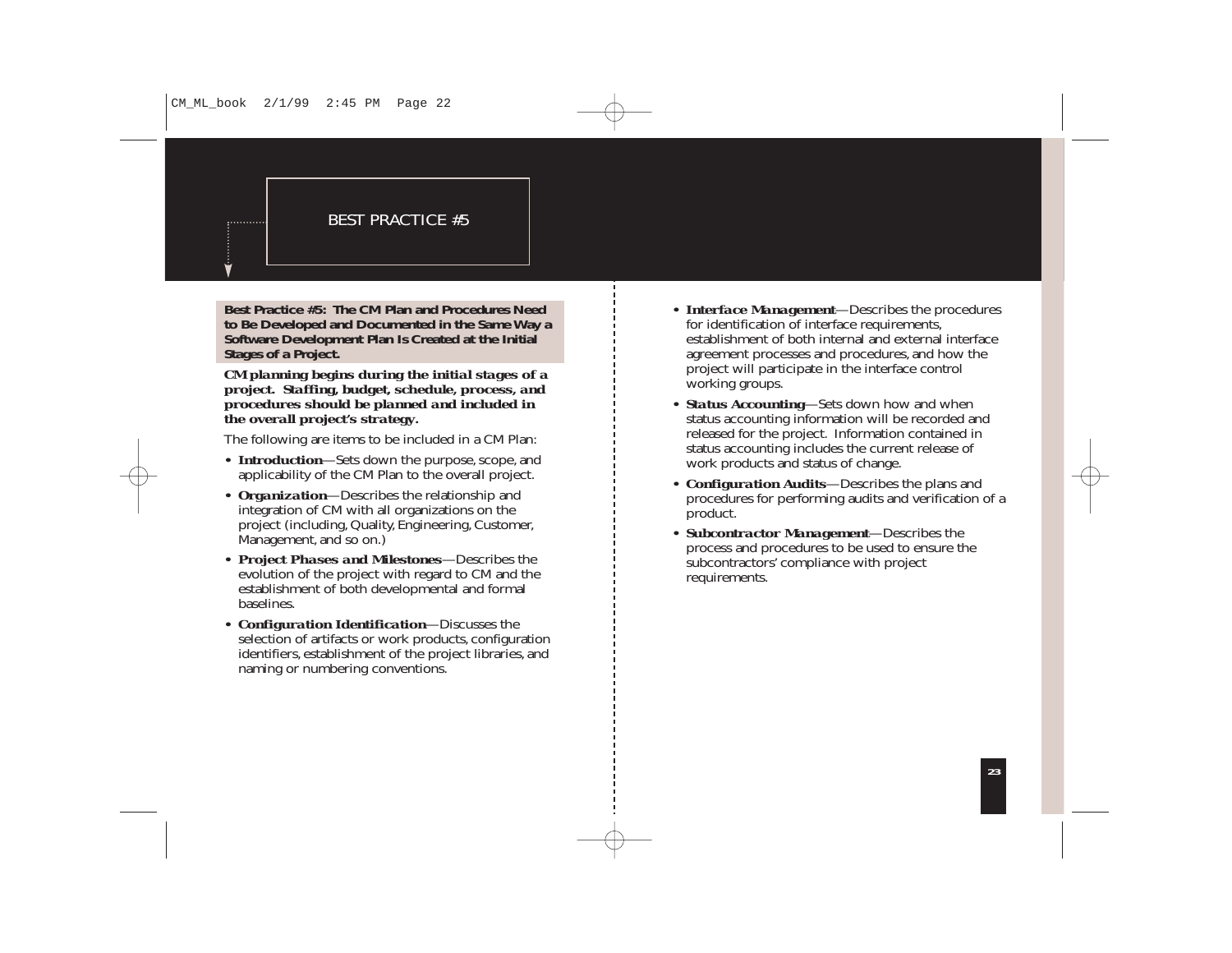**RULE 1:** CM must manage the ownership of information and bring work products under control in a timely manner.

ý

**RULE 2:** Early identification and change control of artifacts and work products is integral to a project.

**RULE 3:** The change management process must be simple, consistent with the culture and requirements of the project, and supported by the methods and tools of the project.

**RULE 4:** The actions, roles, and responsibilities of the Engineering Review Board (ERB) and the Change Control Board (CCB) should be documented.

**RULE 5:** Change control must be a primary focus of the program and must be integrated into the culture of the project.

**RULE 6:** All information that is placed under CM control or promoted in the CM hierarchy must be promoted based on successful completion of a quality gate.

**RULE 7:** All proposed changes to CM-controlled products should be properly classified.

**RULE 8:** All CM library structures or releases from the CM library must be recorded in a Software Version Description (SVD) document or comparable document. **RULE 9:** It is essential that CM be continually aware of the exact status of products under control, the relationships between these products, problems, and open issues, and who is using the products.

**RULE 10:** The worst way to establish a CM system is to purchase a tool set and then devise a process to fit the tools. Establish the CM process that fits your project and culture, then find a tool set that supports that process.

**COROLLARY 1:** Artifacts used for evaluating CM effectiveness must be products of the system. If the CM tool set (manual, automated, or some combination of both) does not produce the records necessary to verify CM integrity, the tool set is flawed.

**COROLLARY 2:** Only the most trivial development can survive without automated tools.

**COROLLARY 3:** A mature, stable CM system (process, procedures, and supporting tool set) does not require an army to administer it. A few good staff members should be able to run any development.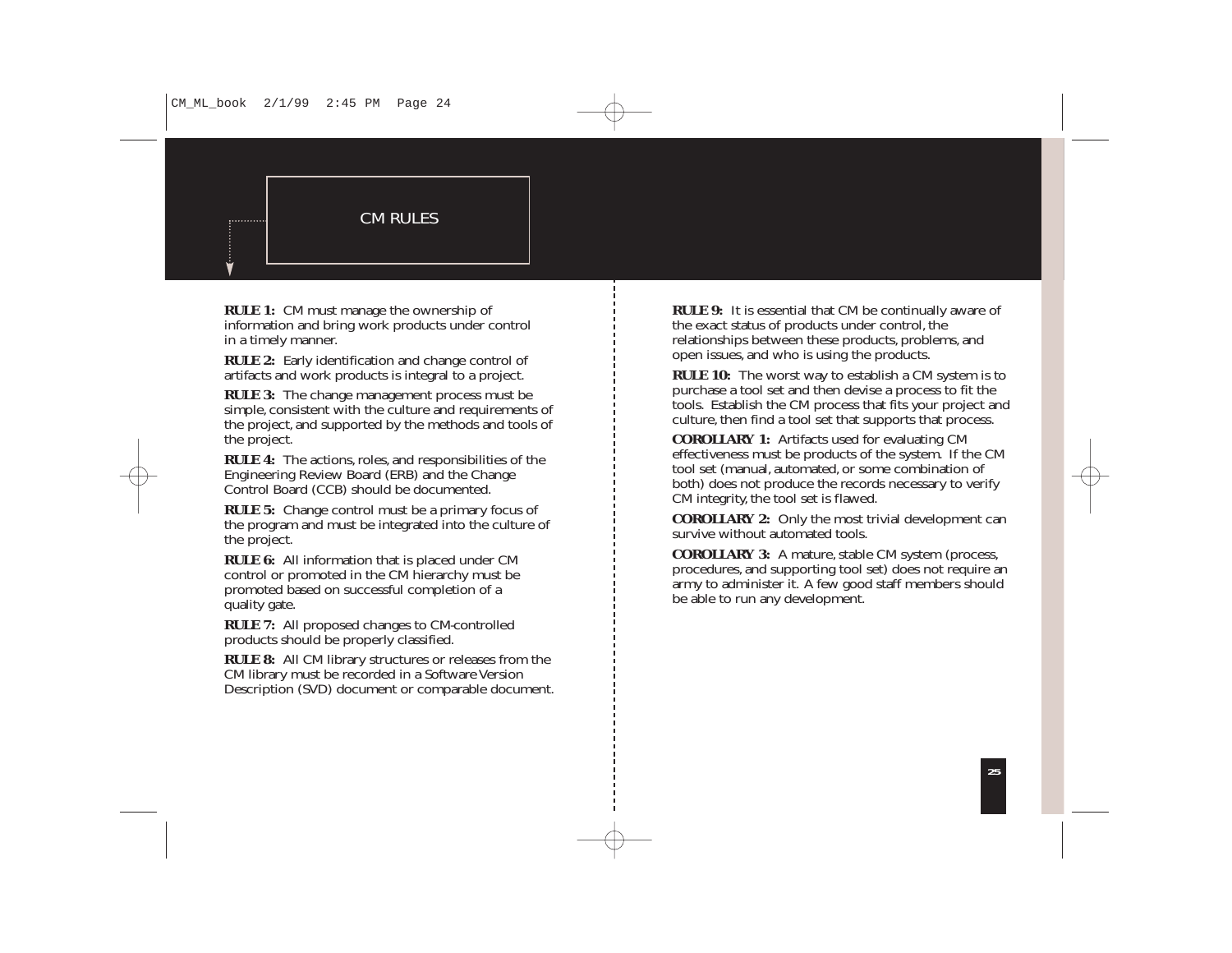#### **RULE 1:** *CM Must Manage the Ownership of Information and Bring Work Products under Control in a Timely Manner.*

One critical aspect for control of work products is the proper timing for when they enter into CM. The timing for entering into CM should be synchronized with the project phases. The following table provides an example of the types of project phases, including the input, output, and resulting type of baseline.

| <b>REVIEW/AUDIT</b>                                                                     | <b>INPUT</b>                                                                                                                                                                             | <b>OUTPUT</b>                                                                                                                            | RESULTS/BASELINE                                                              |
|-----------------------------------------------------------------------------------------|------------------------------------------------------------------------------------------------------------------------------------------------------------------------------------------|------------------------------------------------------------------------------------------------------------------------------------------|-------------------------------------------------------------------------------|
| System<br>Requirements<br>Review                                                        | <b>Updated System Specification</b><br>Preliminary performance<br>budget allocations                                                                                                     | <b>Final System Specifications</b><br>Traceability of system<br>requirements<br>Performance/error budgets                                | <b>Functional</b><br><b>Baseline</b>                                          |
| <b>System Design</b><br>Review (SDR)<br>or Preliminary<br><b>Design Review</b><br>(PDR) | <b>Software Requirements</b><br>Specifications (SRSs)<br><b>Interface Requirement</b><br>Specifications (IRSs)<br>SRSs/IRSs traceability                                                 | SRSs/IRSs update<br><b>Update of requirements</b><br>traceability to SRSs/IRSs and<br>Software Development<br><b>Description budgets</b> | <b>Allocated Baseline</b>                                                     |
| <b>Critical Design</b><br>Review (CDR)                                                  | Detailed design<br>Detailed interface design<br><b>Test procedures</b><br>CI test plan                                                                                                   | Detailed design updates<br><b>Updated interface definitions</b><br><b>Updated traceability</b>                                           | Preliminary<br><b>Product Baseline</b><br>or Detail Design<br><b>Baseline</b> |
| <b>Test Readiness</b><br>Review<br>$(TRR)/$ Site<br>Acceptance<br><b>Test</b>           | Establishment of<br>configuration baseline, test<br>documentation adequacy,<br>compatibility with<br>requirements, demonstration<br>of performance in relation to<br>system requirements | Detailed design approval to<br>start testing<br>Baselined software and test<br>equipment<br>Traceability of tests to<br>requirements     | System<br>Performance Test<br><b>Baselinet</b>                                |
| Configuration<br>Audit                                                                  | Verification of all CIs against<br>system documentation                                                                                                                                  | <b>Configuration Controller</b><br><b>Product Baseline</b>                                                                               | <b>Product Baseline</b>                                                       |

Figure 2. Milestone and Baseline Timing

For CM to work efficiently and effectively, clear responsibility for information ownership must be defined upon the level of maturity and timing of control as defined in the project's CM Plan. The assignment of this responsibility should be used to partition the control of information. An example of how ownership is defined is shown in the figure below:



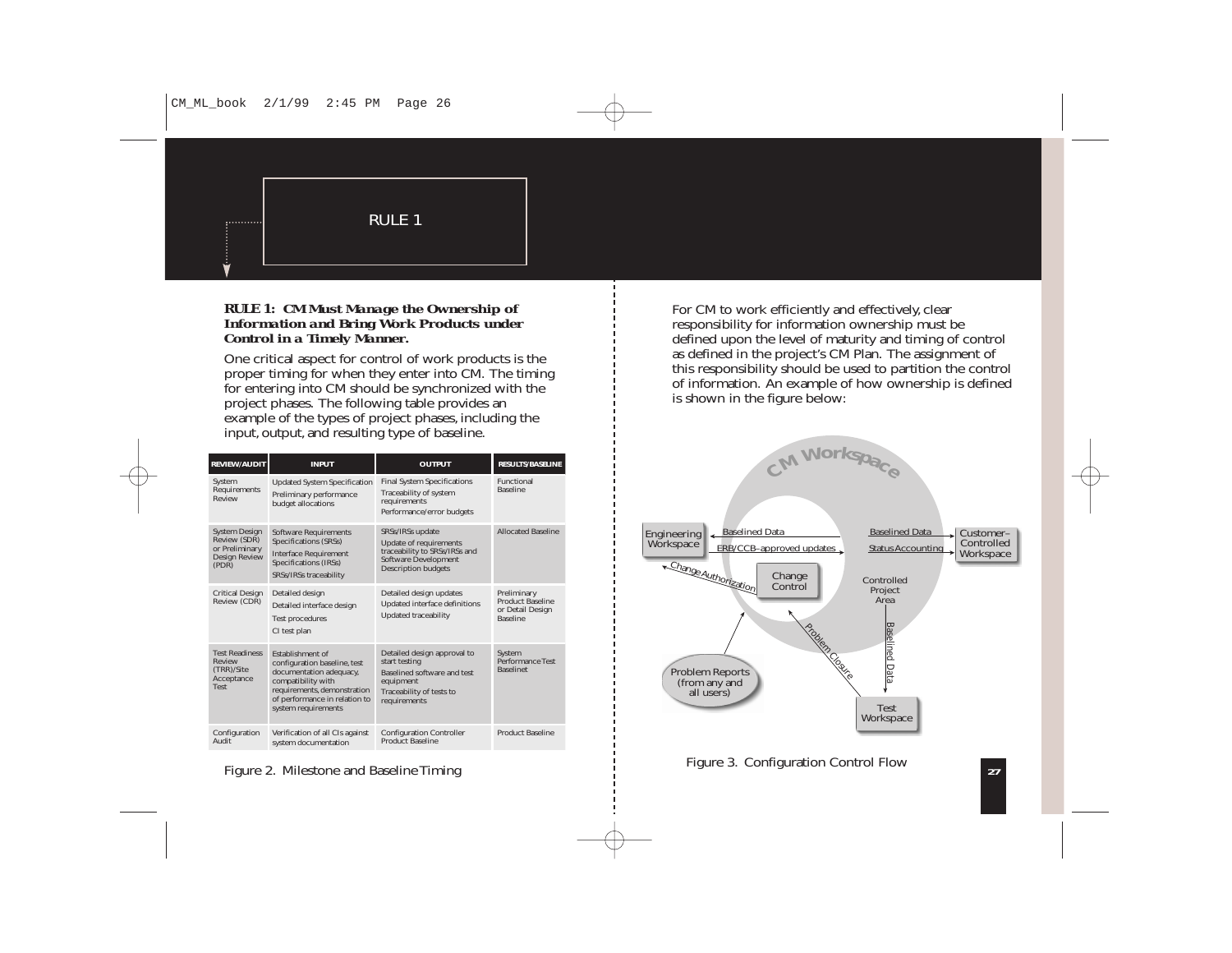### RULE 1(cont.)

### **Configuration Control of Information**

• Engineering Workspace

ý

- Holds all information that is under development or being changed, that has not been approved for program use or release
- The information may be changed by the individual responsible for the product as the approving agent
- The content is controlled by the individual responsible for the information
- Workspace is owned by the engineer doing the work
- CM Workspace
	- Stages of documentation and software re-creating (compiling) and releases
	- Holds tools and files used by the project, or needed to build or control project information and/or deliverables
		- -Project plans, procedures, and reports
		- -Schedules, budgets, and CM records
		- Audit trails, records, and lessons-learned information essential for certification, approval, or acceptance
	- Workspace is owned by CM, with read-only privileges to all other organizations
- Controlled Project Area
	- Holds all information or documentation that has been accepted for release inside the program but has not yet been accepted by the customer or owner of the information at a higher-level life cycle for inclusion in a baseline
	- Includes information approved for internal release through passing of a quality gate
	- Requires that the program establish a process for CM of evolving information that is shared within the project by different organizations
	- This information cannot be updated unless the change is authorized by an established project board
	- Project area is owned by CM, with read-only privileges to all other organizations
- Test Area
	- Holds all test documentation and versions ofsoftware released for test from CM
		- Test scenarios, data, and results
		- Test configurations
		- Test cases
		- Software configurations under test and configuration documentation
		- Special test data, records, and audit trails
	- Test area is owned by test manager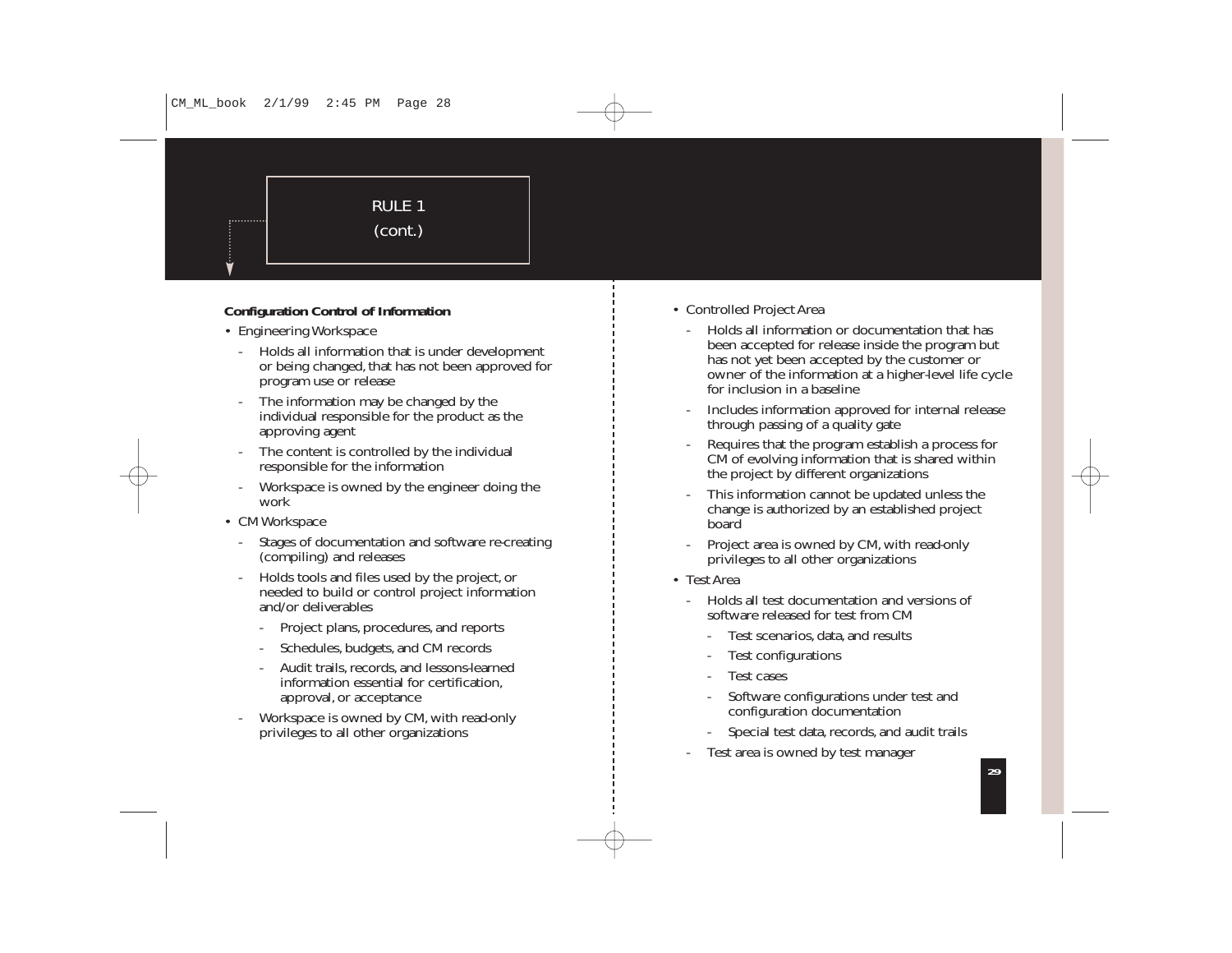### RULE 1 $\begin{array}{|c|c|c|c|}\hline \text{cont.} & & & \text{RULE 2} \ \hline \end{array}$

- Customer-Controlled Workspace
	- Holds all customer-approved baselined and approved information
		- Functional
		- Allocated
		- **Product**
		- -Records and reports
		- -Other approved or delivered information
	- This area cannot be updated unless the change is authorized by the customer
	- Workspace is owned by the customer

#### **RULE 2:** *Early Identification and Change Control of Artifacts and Work Products Is Integral to a Project.*

The project needs to fully identify and control changes to all work products required to re-create and maintain the software product. Work products encompass more than just deliverables. All support tools, test drivers, Commercial Off-the-Shelf (COTS), and development environment items should be considered. The following provides a list of the types of artifacts and work products to consider:

• Plans

 $\ddot{\dot{}}$ 

- Systems Engineering Management Plan
- Software Development Plan
- Software Standards and Procedures Manual
- Software Configuration Management Plan
- System Specification
- Software Requirements Specification
	- Graphical analysis modes
	- Process specification
	- Interface specification
	- Prototype(s)
- Mathematical specification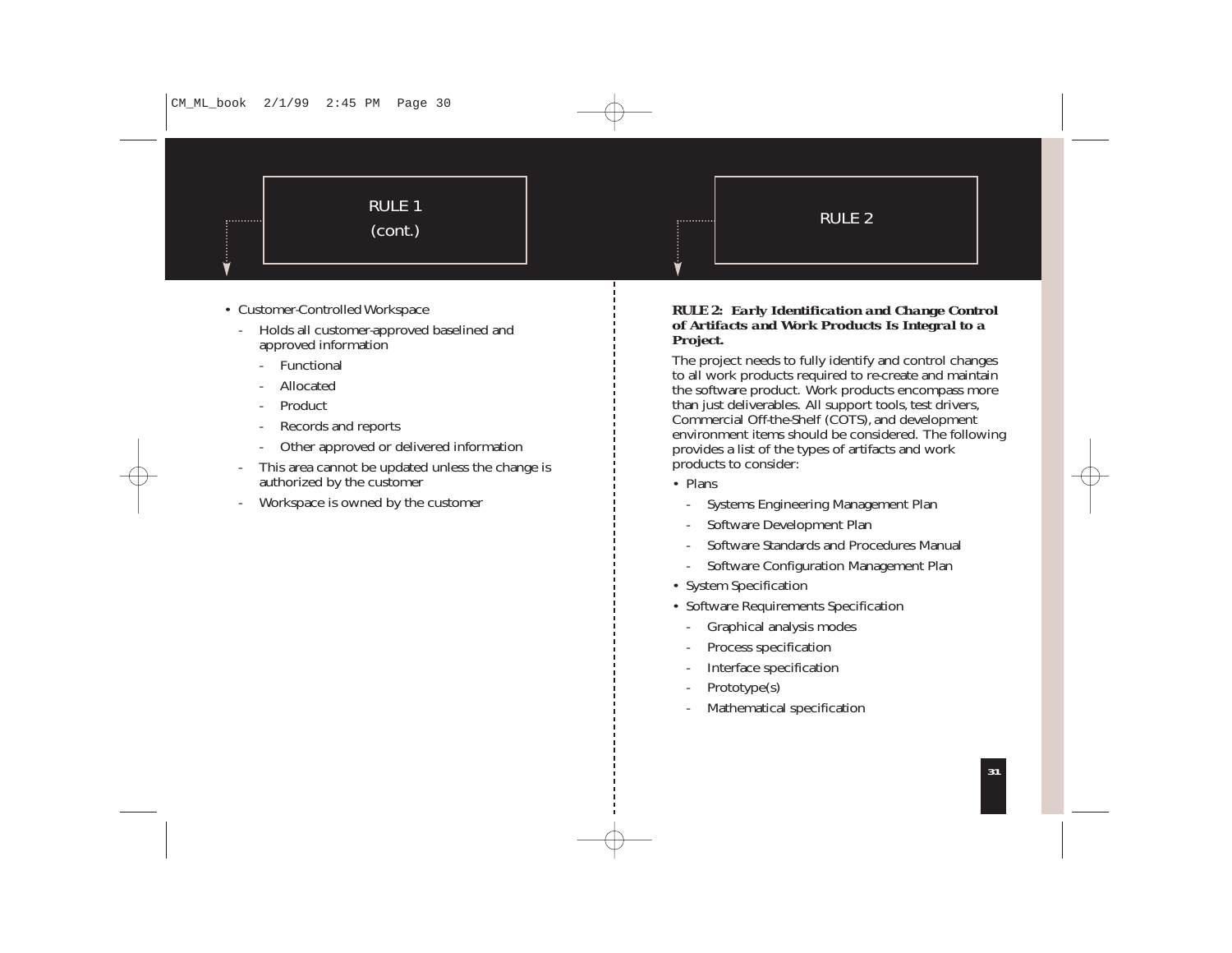### RULE 2(cont.)

- Design Specification
	- Data design description
	- Architectural design description
	- Module design description
	- Interface design description
	- Software design folder
	- Objects description (object-oriented)
- Source Code
	- Source code
	- Build scripts
	- Source code listings
	- Executable programs
	- Module executable code
	- Linked modules
	- Legacy code (i.e., COTS, Government-Furnished Information (GFI), Non-Development Item (NDI), and so forth)
- Operation and Installation Manuals
- Test Specification
	- Test plan and procedure
	- Test cases and recorded results
- Database Description
	- Schema and file structure
	- Initial content
- Software Description Document/Version Description Document
	- Compile and build instructions
	- -Compiler(s) or network environment
- COTS products
	- -Compilers
	- Computer-Aided Software Engineering (CASE) products
	- Models
	- Simulation software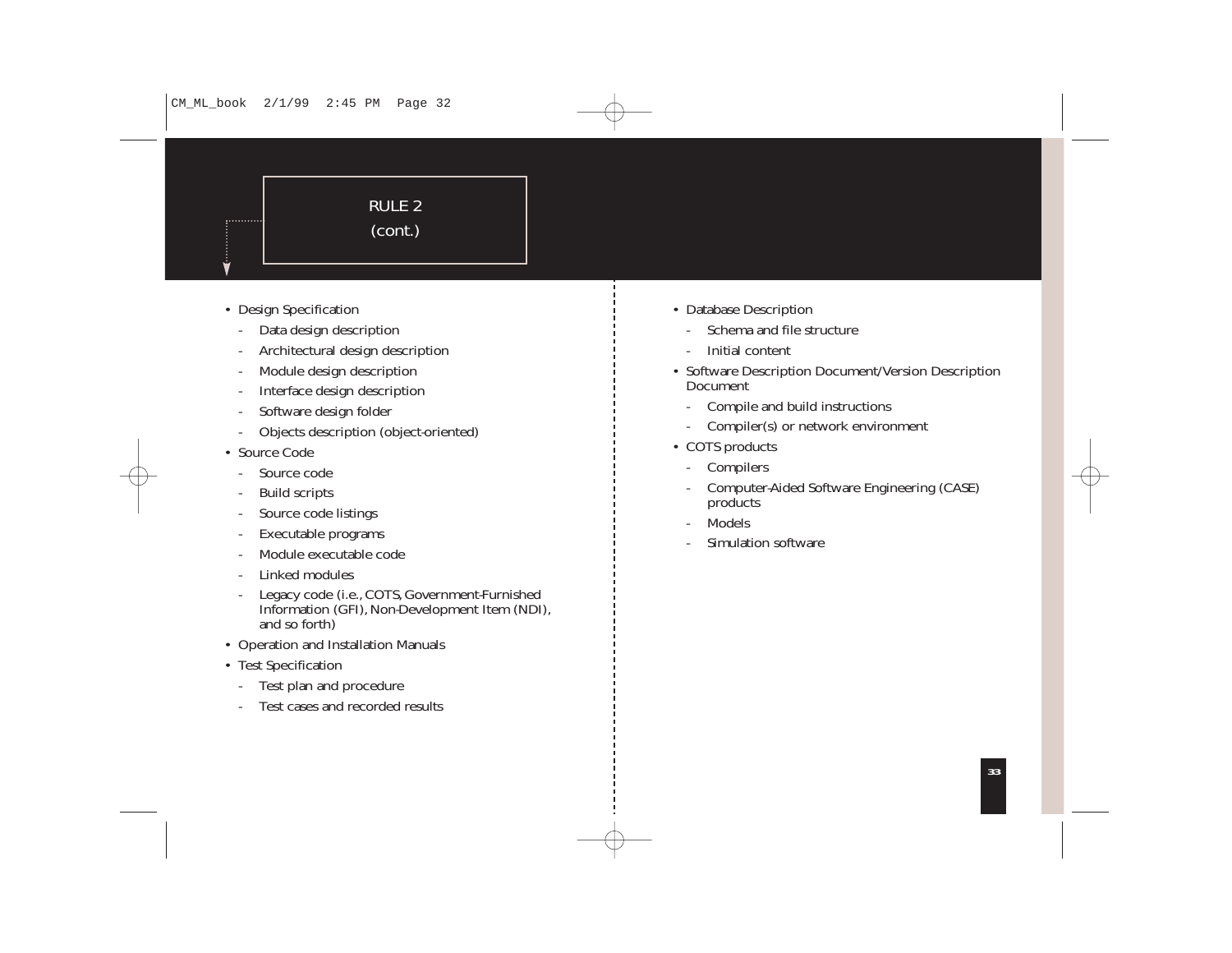#### **RULE 3:** *The Change Management Process Must Be Simple, Consistent with the Culture and Requirements of the Project, and Supported by the Methods and Tools of the Project.*

- The process starts with a program stakeholder, engineer, user, or any other individual identifying, documenting, and prioritizing a problem and then assessing, if possible, the impact of the problem and the recommended correction, cost, and schedule impact of the change, essential resources to correct, and the effects if not corrected.
- The CM process must be adapted to, and be consistent with, the cultural aspects and realities of the project, or it will prove ineffective and will be resisted by the project staff.
- CM must be a centralized activity integrated into the engineering process, but it should remain independent from both engineering and quality assurance organizations.
- CM activities must be planned and tightly coupled to the test schedule. The work products released from CM become the lifeline for the testing of a software product.
- CM can never be bypassed for any reason, including the need to recover budget or schedule.
- Suspected and confirmed problems must be reported through CM change control, and impacts must be assessed prior to authorizing a change.
- Every suspected or observed problem or program issue, no matter how small, must be processed through the problem reporting/corrective action system.
- All trace information between project documentation, deliverable documentation and engineering artifacts, and test cases and the information being tested must be CM-controlled information that has been approved through a quality gate.
- The proposed Software Problem Report (SPR) is reviewed by the submitters' or proper Engineering Review Board/Change Control Board (ERB/CCB) and is either sent back for revision or approved for release to the CM library. The CCB/ERB evaluates each fix, assessing the process used to make it against the documented project process, program plans and constraints, and assurance requirements and standards; and then assesses whether the fix is consistent with the standards for the product as required by the customer.
- All formal test builds must be managed by, controlled by, and the responsibility of CM.
- All releases from CM must be accompanied by a current, complete, and accurate Software Version Description (SVD) document or comparable document.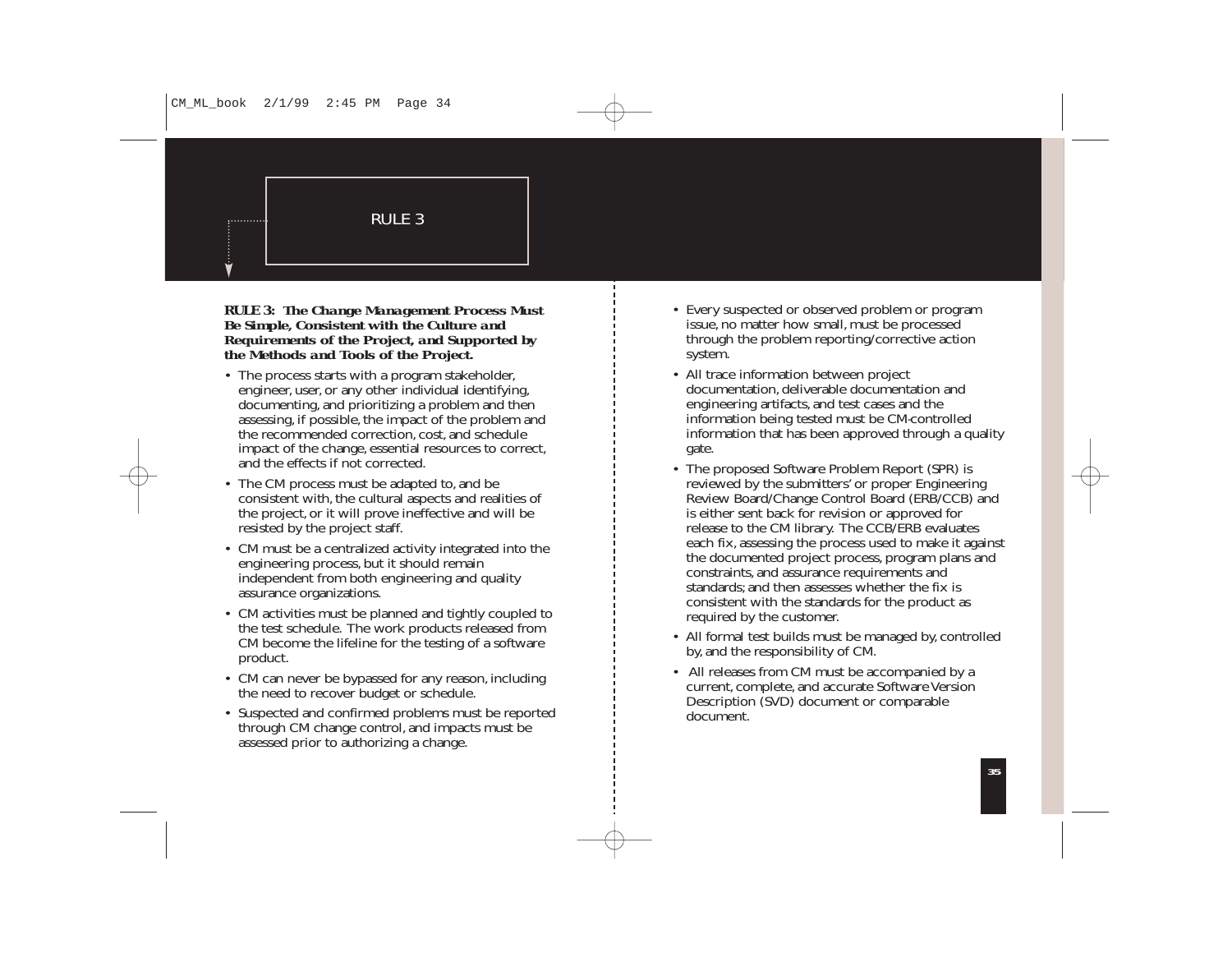

- All product releases should be regression-tested prior to deployment or release to the customer.
- Engineering changes that do not follow the CM process cannot be used by, or shared within, the software project.

#### **RULE 4:** *The Actions, Roles, and Responsibilities of the Engineering Review Board (ERB) and the Change Control Board (CCB) Should Be Documented.*

Actions that may result from the ERB/CCB are:

- *Reject*—Reject the Software Problem Report (SPR).
- *Assign for Study*—Assign the SPR to the technical organization for analysis.
- *Assign for Correction*—Assign the SPR for correction, authorizing update.
- *Append to Open SPR*—Block the SPR with another problem under analysis.
- *Reanalysis*—Send the SPR back for further analysis.
- *Table*—Defer analysis, but don't redefine suspense date.
- *Defer*—Defer analysis and assign suspense date.
- *Identify Testing and Retest Requirements.*
- *Build System and Release*—Authorize a software build and release.
- *Close*—Close the SPR. Problem is resolved.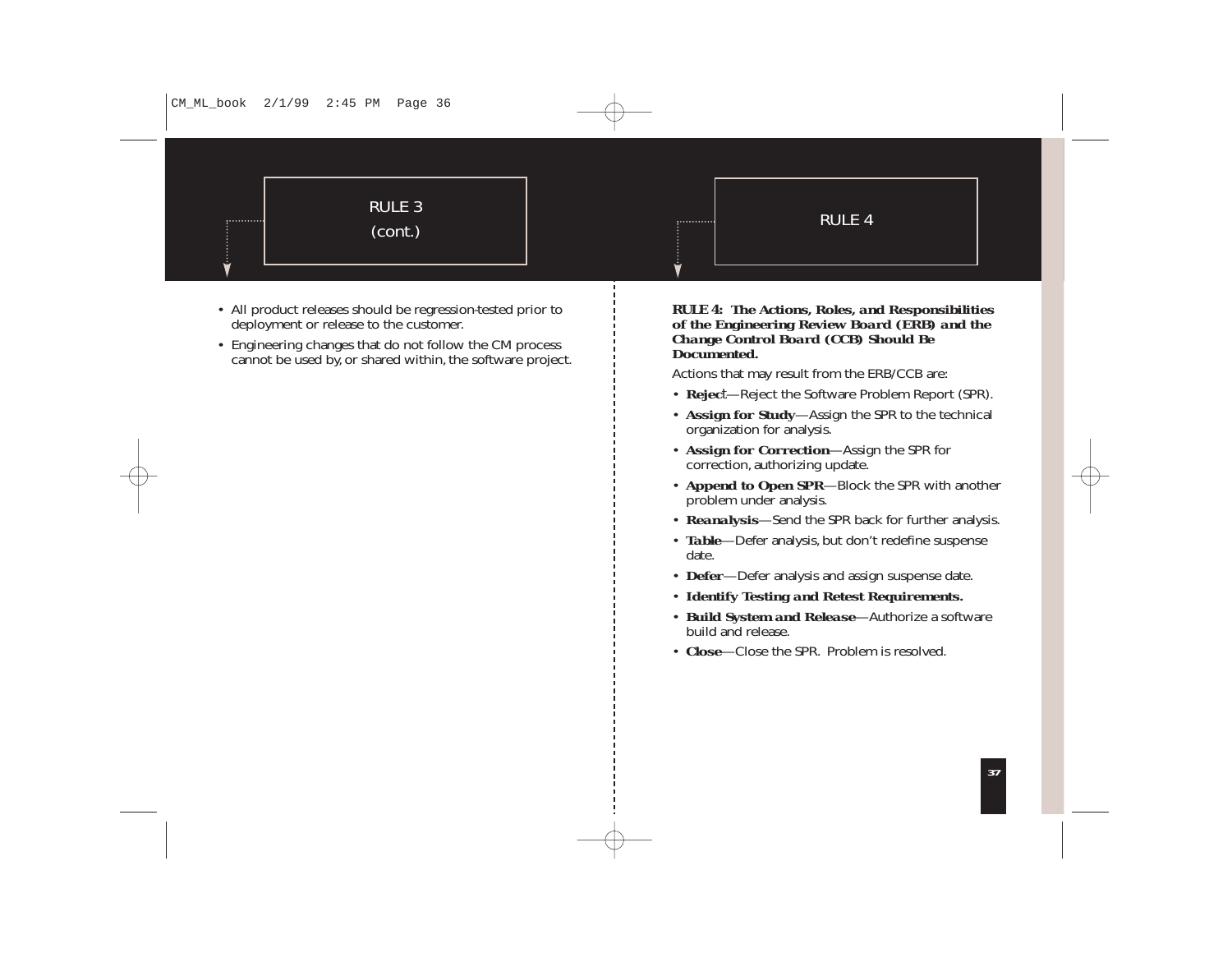### RULE 4(cont.)

### ERB/CCB RESPONSIBILITIES

**General ERB/CCB Responsibilities**

The primary functions of the ERB/CCB are to:

- Ensure that proposed changes to hardware, software, and documentation are systematically evaluated with respect to their impact on other related program elements
- Review and approve/disapprove all proposed changes to controlled hardware, software, and documentation
- Ensure that only necessary changes are approved
- Ensure that only approved changes are implemented
- Ensure that proposed changes are properly classified
- Determine urgency for incorporating the changes and establish effectivity points

### **Chairperson's Responsibilities**

The chairperson is responsible for resolving disputes regarding proposed changes and for implementing the ERB/CCB aspects of the CM Plan. As required, duties include:

- Requesting and evaluating an impact analysis
- Making a decision on changes
- Giving final approval on all changes within his/her jurisdiction
- Keeping higher management advised of significant changes in design, cost, and/or schedules
- Establishing criteria for the acceptability of proposed changes
- Determining the needed reviewers of a change
- Assigning action items, as required

**ERB/CCB Reviewer Responsibilities**

- Each reviewer of a change should obtain all the information needed to assess any impact of the change.
- Each reviewer should be prepared to negotiate for the component represented and have authority to commit the organization to take action on changes being reviewed.
- Each reviewer should complete an impact analysis detailing the impact to the organization he/she is representing.
	- This impact analysis should be performed within the review time allocated by the ERB/CCB.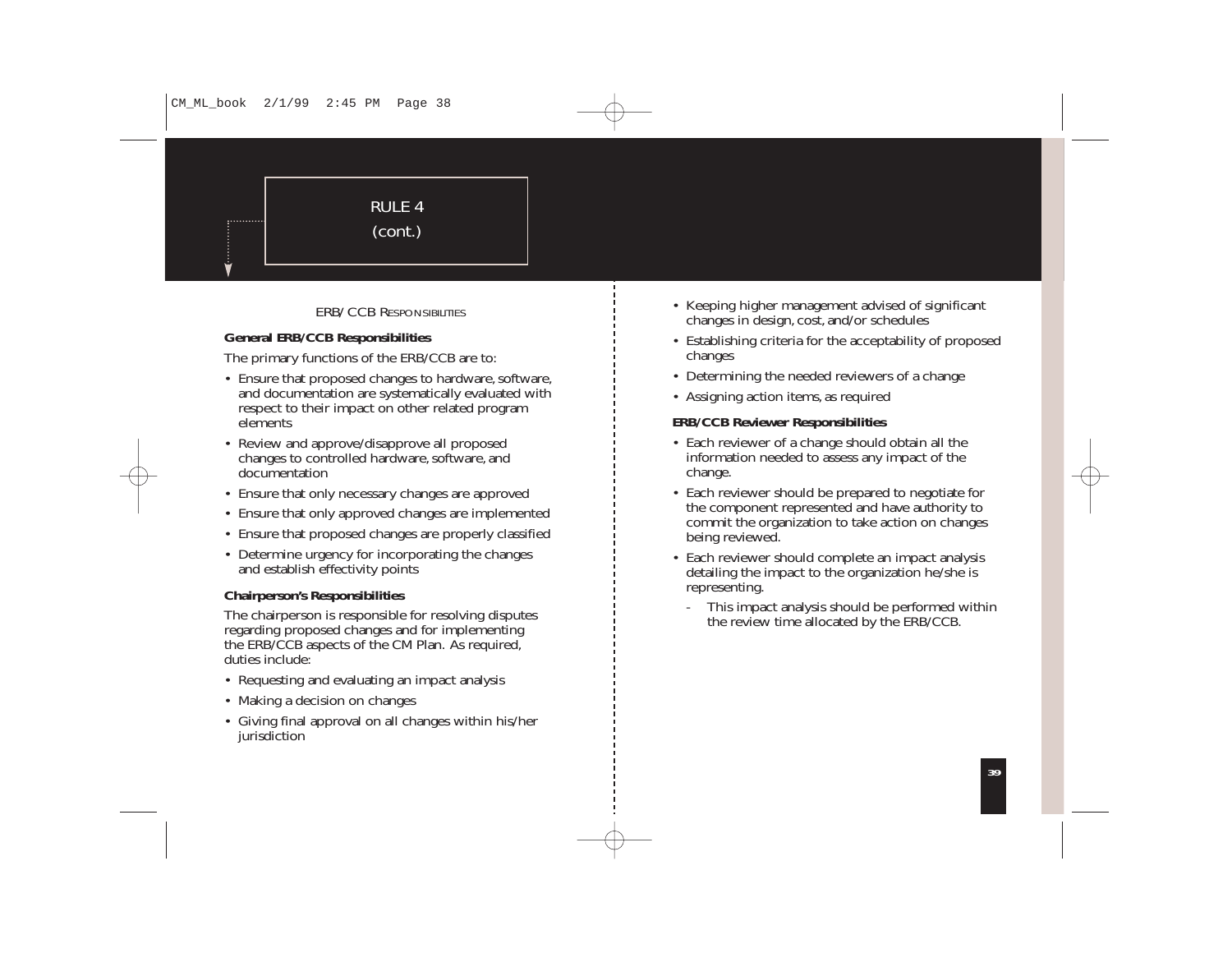#### **RULE 5:** *Change Control Must Be a Primary Focus of the Program and Must Be Integrated into the Culture of the Project.*

- *The project has to have a mechanism to introduce change:* Change is very often a function of time—the longer the duration of the program, the more change. There must be a controlled, disciplined process for presenting changes to the program community.
- *Establish criteria by which to classify changes:* Not all changes are equal, and there must be a method to determine importance and priority to allocate resources.
- *Consistency across products:* The impact of a change must be assessed by all disciplines within a program. All products must be appropriately modified to reflect the change.
- *Timely and comprehensive visibility of change status:* Timely and comprehensive visibility of all changes is needed through the ERB or CCB.
- *A historical record of all changes:* This record, or audit trail, should be consistent with the tracking, reporting, and certification requirements of the program.
- *Changes must be adjudicated before they are made:* The project should have a process to evaluate project input and a forum through which to adjudicate the implementation of a change before it is made.

#### **RULE 6:** *All Information That Is Placed under CMControl or Promoted in the CM Hierarchy Must Be Promoted Based on Successful Completion of a Quality Gate.*

 $\dot{\dot{}}$ 

- All products controlled by the program must be built in accordance with established project standards and standards of workmanship unique to the product requirements, essential characteristics, and operational needs.
- Quality gates used to approve information for increasing levels of CM control must be structured inspections, walkthroughs, successful completion of planned testing activities, project reviews, or independent product analyses based on the characteristics, contractual status, use, and risk associated with the product.
- For each quality gate conducted, a threshold below which the specific product will not be approved must be defined. These thresholds serve as quality targets, by product, that must be met by the product.
- Product standards must identify what the documentation, engineering products, and hardware and software products look like, what they should contain, and how they should be structured, tied together, and packaged for release.
- Engineering Review Boards and Change Control Boards play a critical role in technical and management reviews of proposed changes and in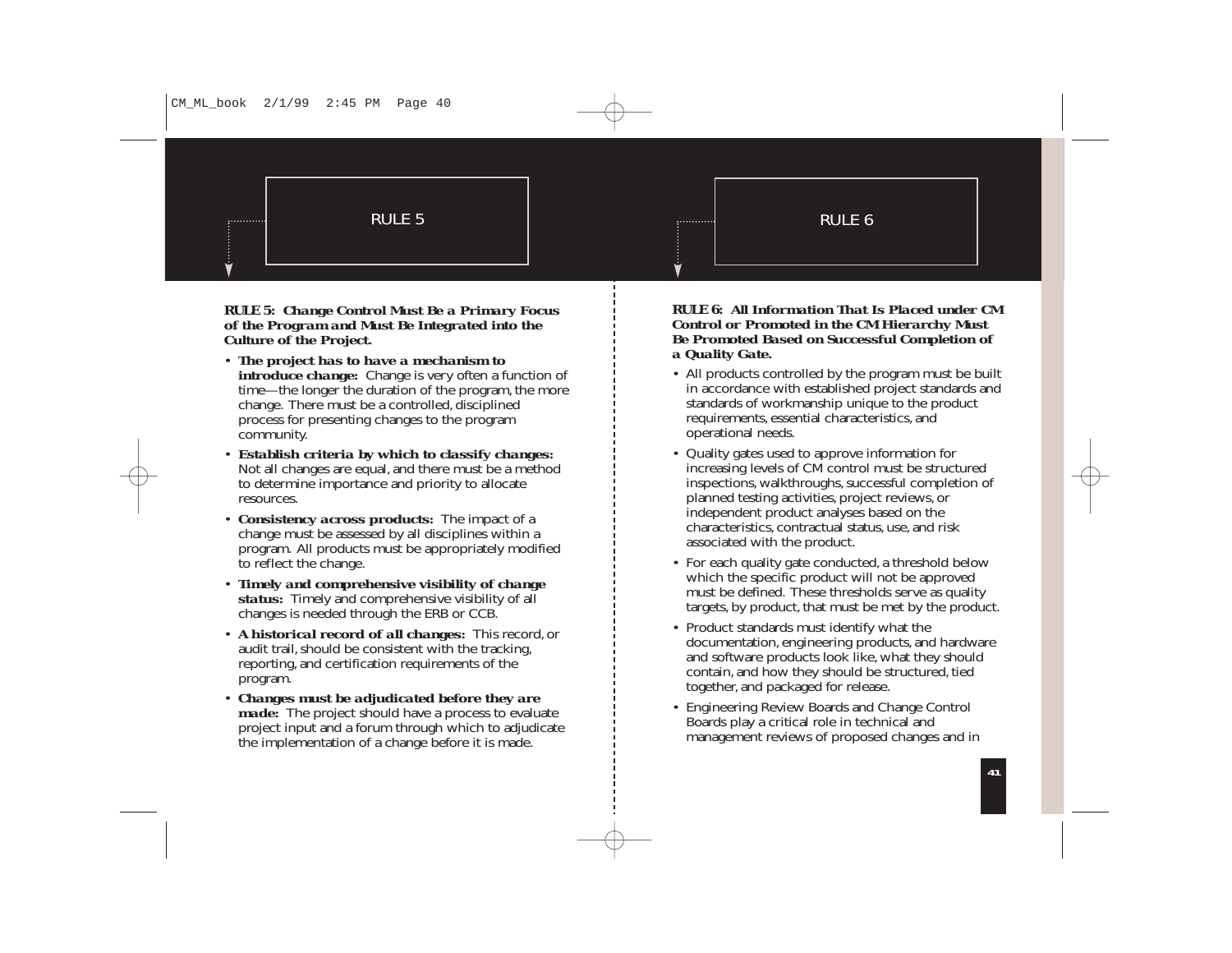## RULE 6 $\begin{array}{|c|c|c|c|}\hline \text{cont.} & & & \text{RULE 7}\ \hline \end{array}$ . . . . . . . . . .  $\dot{\dot{}}$

the implementation of changes. It is essential that these boards continually ensure that what is under control is actually what was placed under CM and approved through a quality gate.

- CM must monitor library content, assessing release level, content, applied changes, and the approval level of controlled information.
- CM must ensure that all products approved for control have required approvals and that quality assurance has confirmed the products meet required standards.
- CM must ensure that change requests are processed correctly before a change to a controlled library is made.
- CM must audit sites that have received a release toensure that the approved and released configuration is used.

### **RULE 7:** *All Proposed Changes to CM-Controlled Products Should Be Properly Classified.*

Classes of changes to CM-controlled products include:

- *Class I Changes*—Changes that affect the functionality or performance requirements, such as form, fit, function, or contractual cost, schedule, delivery, contract guarantees or warranties, or other contractually agreed-to factors. This includes memoranda of agreement or agreed-to work packages between in-house organizations.
- *Class II Changes*—Minor documentation changes that do not affect factors associated with Class I.
- *External Changes*—Changes to jointly owned or managed information (for example, interfaces), where the organizations owning the information do not have a contractual relationship.
- *Internal Changes*—Changes that affect information owned or used by someone else within an organization, but which have not been approved or delivered to the acquirer. These changes must be capable of implementation and must be within budget and schedule constraints.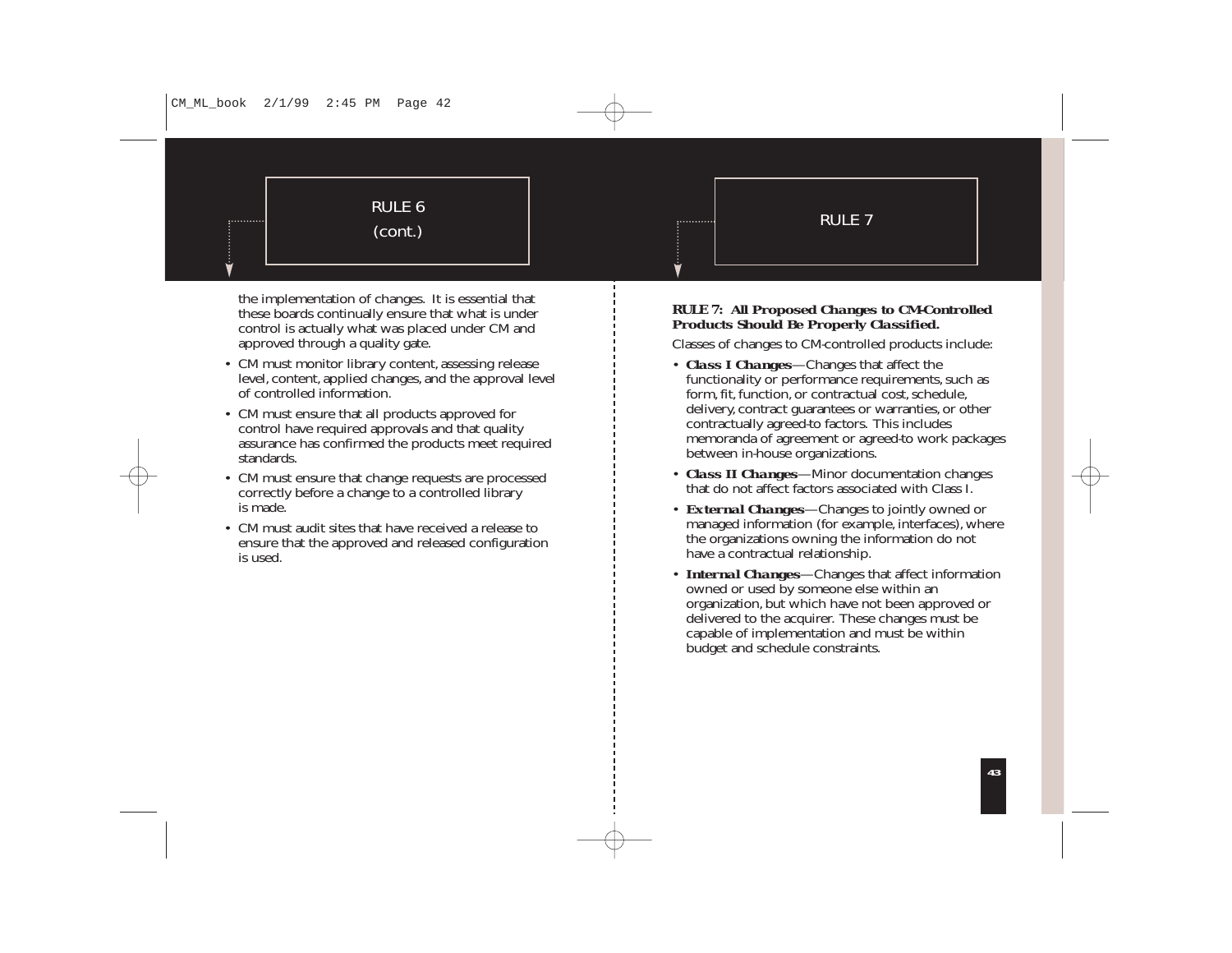#### **RULE 8:** *All CM Library Structures or Releases from the CM Library Must Be Recorded in a Software Version Description (SVD) or Comparable Document.*

. . . . . . . . . . .

- The SVD documents the CM library structure stock list by product version ID; open problems; product included in the structure; closed problems resolved by this product release; differences between this version of the CM structure and previous release; and notes, limitations, assumptions, and any other critical information related to the partition.
- The SVD should include the environment necessary to maintain or re-create the product: compiler name and version, operating system and version, command or build files, and compile instructions.
- All information released from CM, whether it be documentation, software, or full customer releases, should be documented through an SVD provided as part of the release.
- The SVD should be comprehensive, documenting specific content to the lowest-level controlled item, and should be built and maintained as part of the automated CM tool.
- SVDs should be available electronically to all users and stakeholders associated with the information.
- All individuals affecting or affected by a release should be notified of the availability of the new SVD.

**RULE 9:** *It Is Essential That CM Be Continually Aware of the Exact Status of Products underControl, the Relationships between these Products, Problems, and Open Issues, and Who Is Using the Products.*

- All library structures should contain a current index of the exact content of all products, version ID, release status, and who is using the products. The index should be hierarchical, treeing down to the lowestcontrolled product.
- Each library structure should include all traceability matrices that identify relationships between products and the products and activities that assure them.
- The CM library should maintain a cross-reference of open SPRs and affected products.
- The CM library should maintain records of who has checked products out for change, and should lock the product against change until it is checked back in.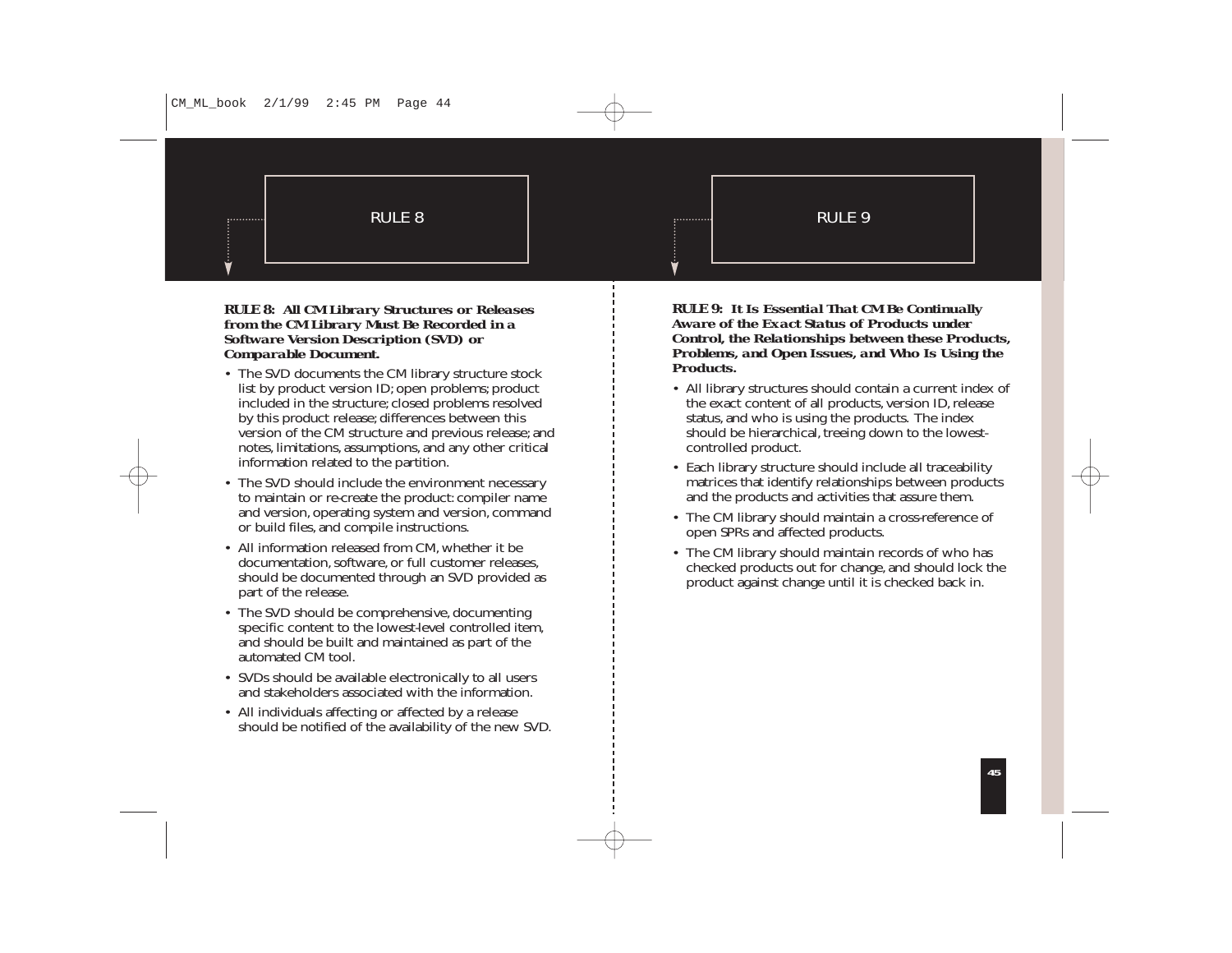**RULE 10:** *The Worst Way to Establish a CM System Is to Purchase a Tool Set and then Devise a Process to Fit the Tools. Establish the CMProcess That Fits Your Project and Culture, then Find a Tool Set That Supports That Process.*

Questions to ask when selecting CM methods or tools:

- 1. Does a process exist for CM from which the requirements for an automated tool may be derived?
- 2. Have the proposed CM techniques or tools been proven in applications of similar size and complexity with similar environments and characteristics?
- 3. Are the proposed CM techniques or tools consistent with the documentation and review requirements of the customer or contract, and can the products that result be used without modification in other phases of development?
- 4. Is there clear traceability between requirements specified by the CM process or tools and those needed by related methodologies or tools? This is essential since the CM tool is the basic integrator of information and, as such, must link to all components of the project.
- 5. Is it possible to plan the overall information and organizational flow of the project, interfaces, and relationships between project segments and to define a schedule that integrates specific requirements of the selected methodologies into a consistent and effective project structure for test?

**Corollary 1:** *Artifacts Used for Evaluating CM Effectiveness Must Be Products of the System. If the CM Tool Set (Manual, Automated, or Some Combination of Both) Does Not Produce the Records Necessary to Verify CM Integrity, the Tool Set Is Flawed.*

**Corollary 2:** *Only the Most Trivial Development Can Survive without Automated Tools.*

**Corollary 3:** *A Mature, Stable CM System (Process and Supporting Tool Set) Does Not Require an Army to Administer It. A Few Good People Should Be Able to Run Any Development.*

• Monitor the output of the CM process—the reports, reviews, and audits created or carried out in the course of day-to-day business. If no one reads or uses the reports, eliminate them. If the reviews and audits don't produce measurable improvement in the product, stop performing them.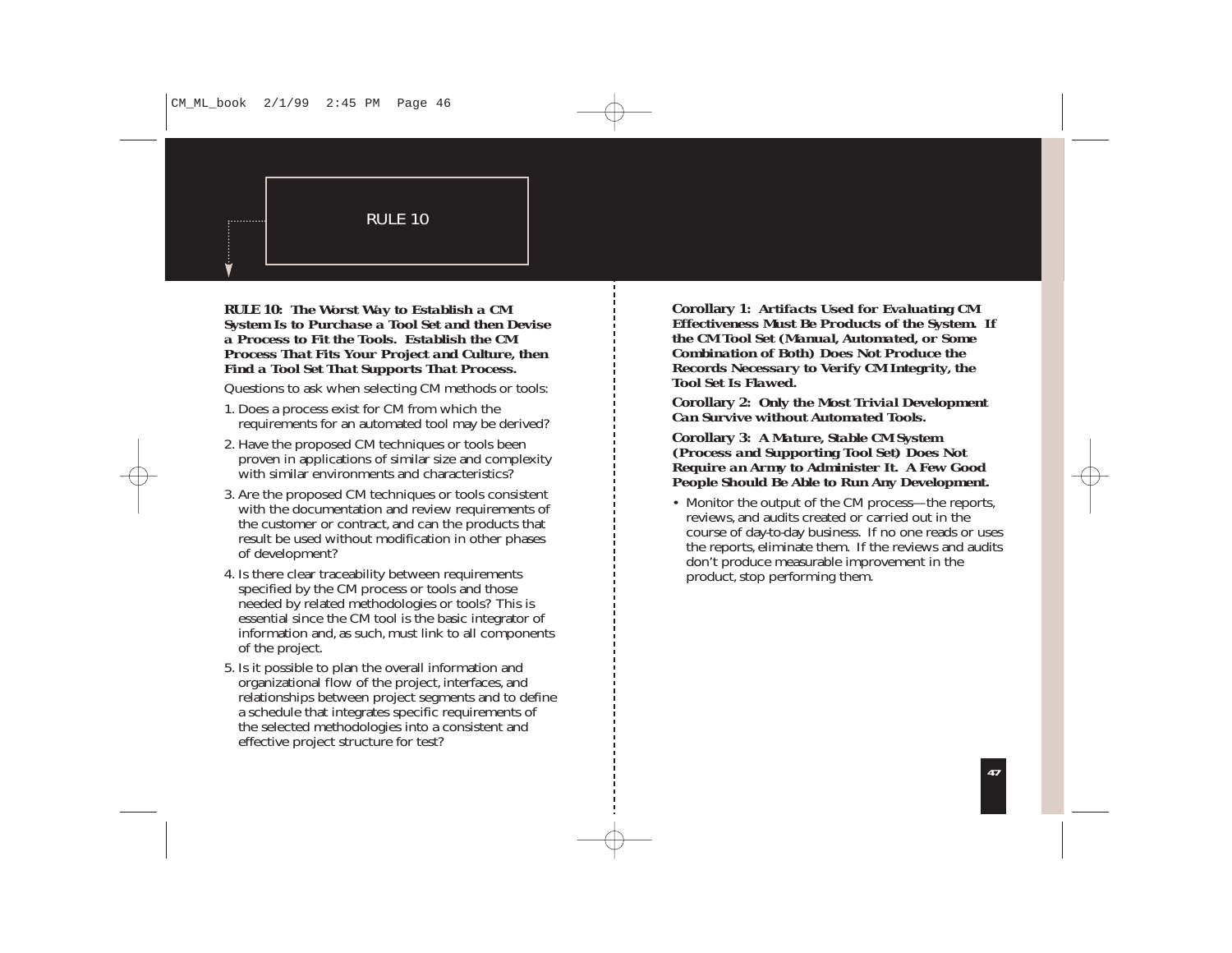### INDICATORS OFCONFIGURATION CONTROL**EFFECTIVENESS**

Answers to the following questions provide indicators of the effectiveness of a program's configuration control process. The indicators provide a "quick look" at how well configuration control supports program requirements.

1. Configuration Identification Process:

. . . . . . . . . .

- a. Does the program have in place a documented process for uniquely identifying each baselined document or approved management, engineering assurance, or reporting product, and are these controlled items current (at the most recent release level)?
- b. Has the program partitioned this information into Functional, Allocated, Design, and Product Baselines, and does it maintain traceability and control among them?
- c. Is there a documented and approved process in place to accept information into the configuration control process and to update it once it's been baselined?
- 2. Change Control Process:
	- a. Does the program have in place an approved process for proposing changes to baselined information and for evaluating and approving these changes prior to implementation?
	- b. Does the program have in place a documented process for evaluating the management, technical,

and assurance impacts of a change to baselined information, and are these impacts considered before a change is approved?

- c. Does the program maintain records and audit trails on the status of proposed changes that are pending or have been approved for implementation?
- 3. Status Accounting Process:
	- a. Does the program have a documented and agreed-to understanding of the configuration control requirements for delivery, and is a process in place to implement it?
	- b. Does the program have in place a means to monitor and document the status and currency of all information that it controls, and does it document this status when a release is madethrough the configuration control process?
	- c. Does the program document all releases through a Version Description Document (VDD), and does this VDD contain a stock list of what is in therelease by version, the problems closed by the release, problems still open with this release, and limitations and restrictions of the release?